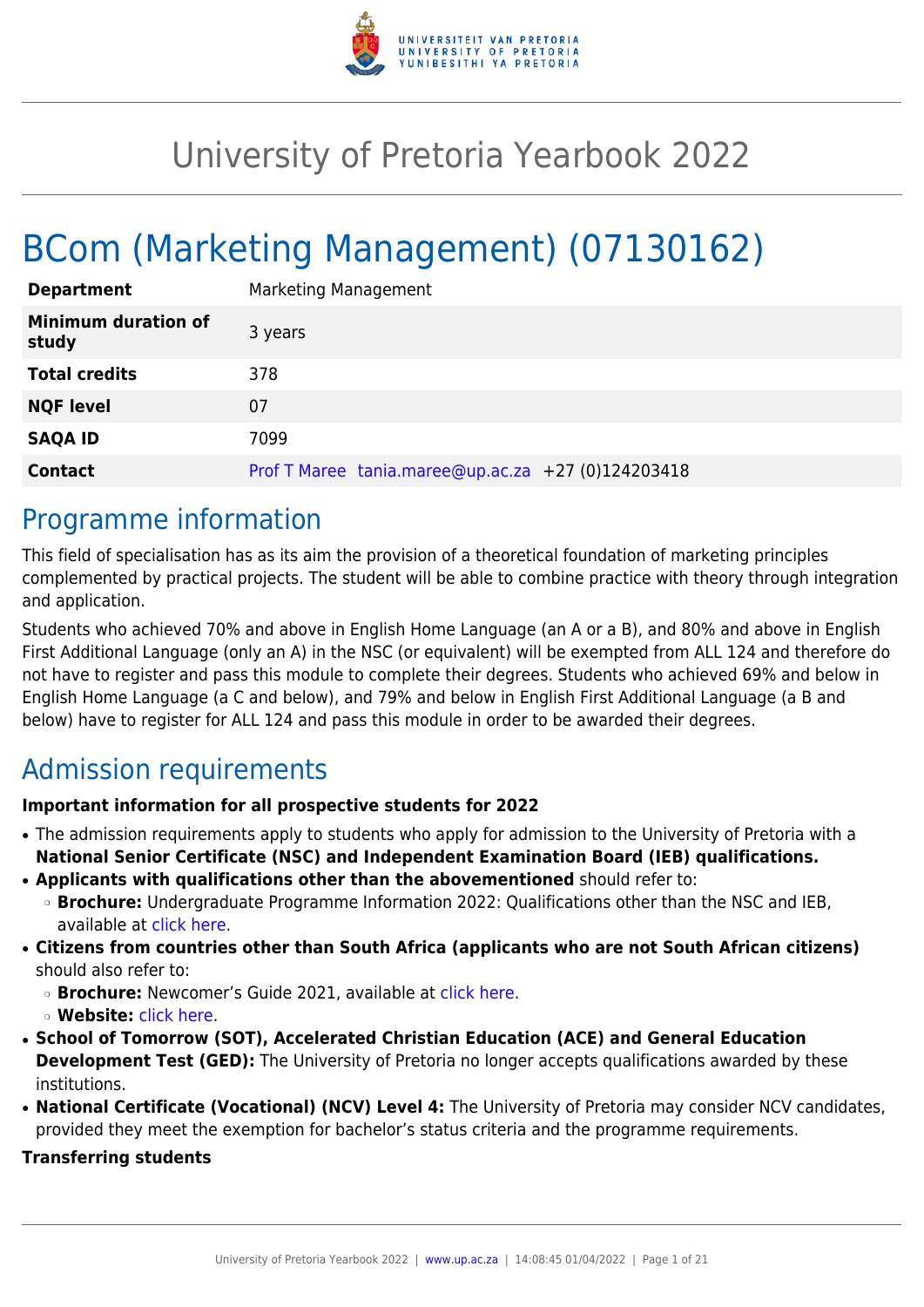

A transferring student is a student who, at the time of application for a degree programme at the University of Pretoria (UP) –

- is a registered student at another tertiary institution, **or** was previously registered at another tertiary institution and did not complete the programme enrolled for at that institution, and is not currently enrolled at a tertiary institution, **or** has completed studies at another tertiary institution, but is not currently enrolled at a tertiary institution, **or** has started with tertiary studies at UP, then moved to another tertiary institution and wants to be readmitted at UP.
- A transferring student will be considered for admission based on
- an NSC or equivalent qualification with exemption to bachelor's or diploma studies (whichever is applicable); **and** meeting the minimum faculty-specific subject requirements at NSC or tertiary level; **or** having completed a higher certificate at a tertiary institution with faculty-specific subjects/modules passed (equal to or more than 50%), as well as complying with faculty rules on admission;
- previous academic performance (must have passed all modules registered for up to the closing date of application ) or as per faculty regulation/promotion requirements;
- a certificate of good conduct.

**Note:** Students who have been dismissed at the previous institution due to poor academic performance, will not be considered for admission to UP.

# **Returning students**

A returning student is a student who, at the time of application for a degree programme –

● is a registered student at UP, and wants to transfer to another degree at UP, **or** was previously registered at UP and did not complete the programme enrolled for, and did not enrol at another tertiary institution in the meantime (including students who applied for leave of absence), **or** has completed studies at UP, but is not currently enrolled or was not enrolled at another tertiary institution after graduation.

A returning student will be considered for admission based on

- an NSC or equivalent qualification with exemption to bachelor's or diploma studies (whichever is applicable); **and** meeting the minimum faculty-specific subject requirements at NSC or tertiary level; **or** previous academic performance (should have a cumulative weighted average of at least 50% for the programme enrolled for);
- having applied for and was granted leave of absence.

**Note:** Students who have been excluded/dismissed from a faculty due to poor academic performance may be considered for admission to another programme at UP. The Admissions Committee may consider such students if they were not dismissed more than twice. Only ONE transfer between UP faculties will be allowed, and a maximum of two (2) transfers within a faculty.

# **Important faculty-specific information on undergraduate programmes for 2022**

- The closing date is an administrative admission guideline for non-selection programmes. Once a non-selection programme is full and has reached the institutional targets, then that programme will be closed for further admissions, irrespective of the closing date. However, if the institutional targets have not been met by the closing date, then that programme will remain open for admissions until the institutional targets are met.
- The following persons will be considered for admission: Candidates who have a certificate that is deemed by the University to be equivalent to the required National Senior Certificate (NSC) with university endorsement; candidates who are graduates from another tertiary institution or have been granted the status of a graduate of such an institution, and candidates who are graduates of another faculty at the University of Pretoria.
- Life Orientation is excluded when calculating the APS.
- All modules will be presented in English, as English is the language of tuition, communication and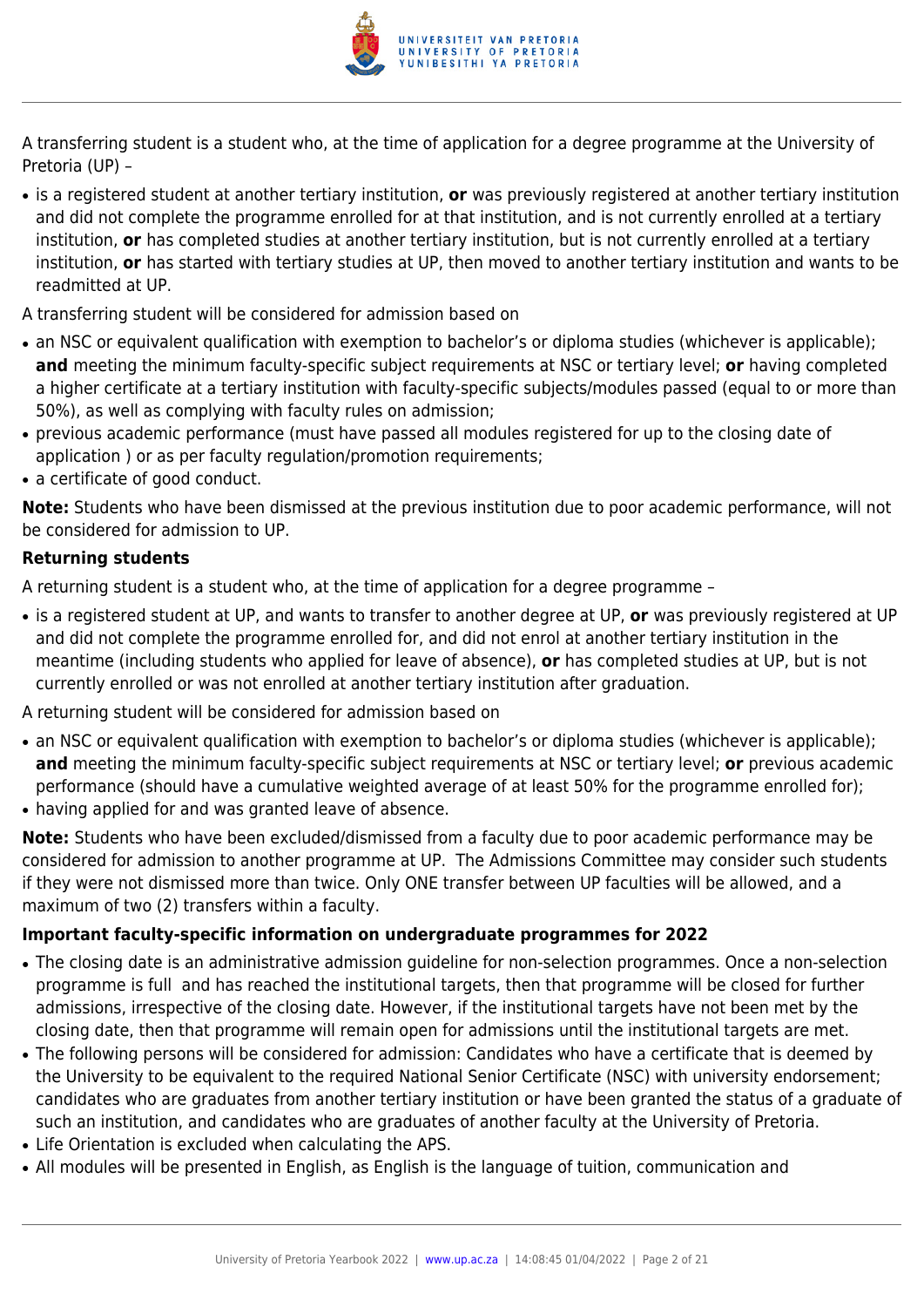

correspondence.

**University of Pretoria website: [click here](http://www.up.ac.za/ems)** 

| <b>Minimum requirements</b><br><b>Achievement level</b>                        |                    |            |
|--------------------------------------------------------------------------------|--------------------|------------|
| <b>English Home Language or</b><br><b>English First Additional</b><br>Language | <b>Mathematics</b> | <b>APS</b> |
| NSC/IEB                                                                        | NSC/IEB<br>4       | 30         |

# Additional requirements

General Academic Regulations G1 to G15 apply to a bachelor's degree.

- 1. A student may not take more than the prescribed number of modules per semester unless permission has been obtained from the Dean.
- 2. A module that has already been passed may only be repeated with the approval of the Dean.
- 3. It remains the student's responsibility to ascertain, prior to registration, whether all the modules he/she intends taking can be accommodated in the class, test and examination timetables.
- 4. The Faculty of Economic and Management Sciences supports an outcomes-based education system and places a high premium on the development of specific academic competences. Class attendance of all modules and for the full duration of all programmes is therefore compulsory for all students.
- 5. The Dean has the right of authorisation regarding matters not provided for in the General Academic Regulations or the Faculty regulations.

# Other programme-specific information

# **Note: See the alphabetical list of modules for prerequisites of all modules.**

- FRK 122 is a terminating module. Candidates will not be able to continue with Financial accounting in the second or third year.
- FBS 212 and 222 are terminating modules. Candidates will not be able to continue with Financial management at 300 level.
- BEM 256, BEM 356 and BEM 315 are presented exclusively to BCom (Marketing Management) students.

# **Specialisation modules:** BEM 314, 315, 321 and OBS 370

# "Major subject"

To be considered a "major subject" the equivalent of four 14-week modules, including two at 300-level, must be passed provided that:

- a module passed at 300-level shall only be recognised for degree purposes if the corresponding prescribed module(s) at 200-level has/have been passed, unless the Dean decides otherwise;
- the following modules which are offered at 300-level only, are also considered "major subjects": Labour law 311 (ABR 311), Labour relations 320 (ABV 320), and International business management 359 and 369 (OBS 359 and 369); and
- only two 14-week modules, or the equivalent thereof, that are not preceded by the 100- and 200-level modules, may be taken for degree purposes. In other words, at least four 14-week modules must be taken at 300-level that are preceded by the 100- and 200-level, except for modules offered on 200- and 300-level only.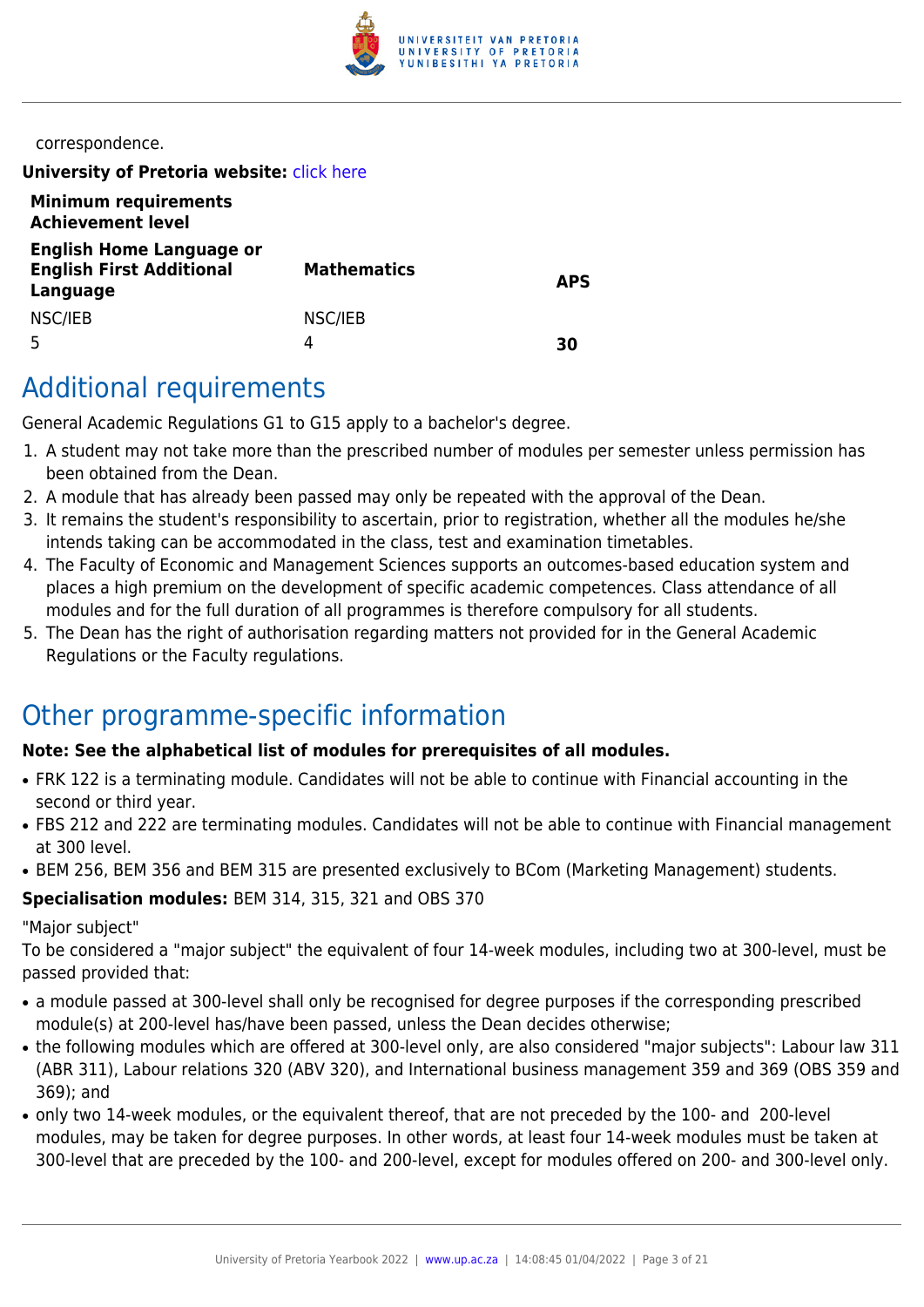

It is thus the responsibility of students to ensure before registration, that their curricula comply with all the requirements of the applicable regulations.

# Promotion to next study year

According to General Academic Regulation G3 students have to comply with certain requirements as set by the Faculty Board.

- 1. In order to register for the next year of study a student must pass at least 60% of the official credits listed for a year level of study for a three-year programme.
- 2. A student will be deemed to be in the second, third or a more senior year once he or she enrols for any module in any of these levels of study.
- 3. If a student has passed less than the required minimum of at least 60% of the official credits listed for a year level, he/she will not be readmitted to the Faculty of Economic and Management Sciences. Such a student may apply in writing to the EMS Appeals Committee to be readmitted conditionally – with the proviso that the Appeals Committee may set further conditions with regard to the student's academic progress. The Committee may deny a student's application for readmission.
- 4. If a student has been readmitted conditionally, his/her academic progress will be monitored after the first semester examinations to determine whether he/she has complied with the requirements set by the EMS Appeals Committee. If not, his/her studies will be suspended.
- 5. A student whose studies have been suspended because of his/her poor academic performance has the right to appeal against the decision of the EMS Faculty Appeals Committee.
- 6. A student may be refused admission to the examination, or promotion to a subsequent year of study or promotion in a module (if applicable) if he/ she fails to fulfil the attendance requirements. Class attendance in all modules and for the full duration of all programmes is compulsory for all students.

# Pass with distinction

- a. A degree may be awarded with distinction provided the candidate meets the following criteria:
- i. Completes the degree within three years;
- ii. Obtains a Cumulative Grade Point Average (CGPA) of 75%;
- iii. Repeated passed modules will not be considered. The initial pass mark of module will be used when calculating the GPA.
- b. A degree will only be awarded with distinction to transferees from other degrees in the Faculty of Economic and Management Sciences, other faculties and from other universities who still complete their bachelor degrees within three years (including the years registered for the other degree and credits transferred and recognised).
- c. The GPA will be not be rounded up to a whole number.
- d. Exceptional cases will be considered by the Dean.

# General information

# **Application of amended programme regulations**

Refer to General Academic Regulation G5.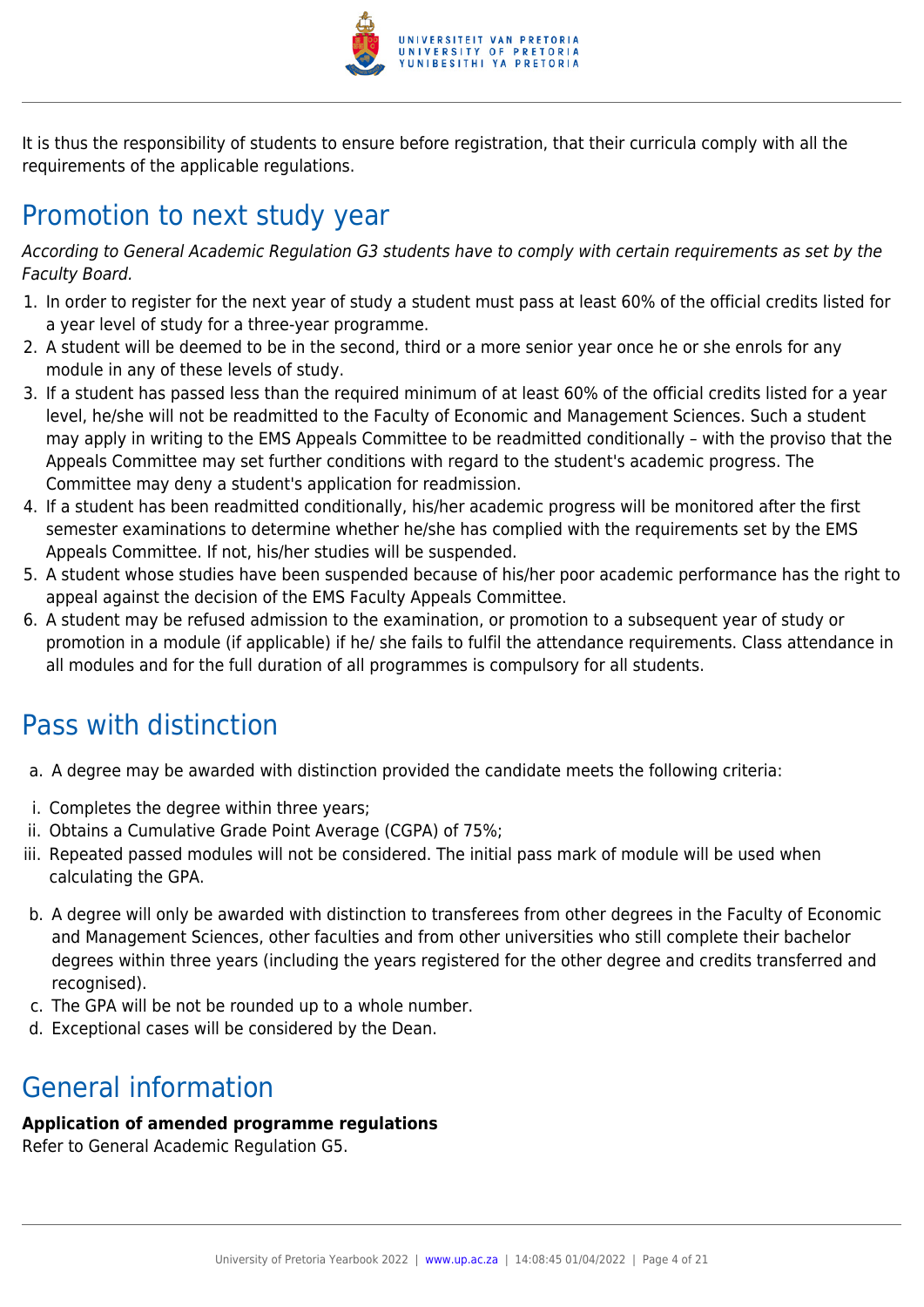

# Curriculum: Year 1

# **Minimum credits: 120**

Students who obtained at least a symbol 5 (60-69%) in Mathematics in the final NSC (or equivalent) will be admitted to STK 110 and STK 120; all other students must first pass Statistics 113 and 123. STK 110 will be credited but STK 120 still needs to be passed.

# **Fundamental modules**

#### **Academic information management 111 (AIM 111)**

| <b>Module credits</b>         | 4.00                                                                                                                                                                                                                                                                                                                          |
|-------------------------------|-------------------------------------------------------------------------------------------------------------------------------------------------------------------------------------------------------------------------------------------------------------------------------------------------------------------------------|
| <b>NQF Level</b>              | 05                                                                                                                                                                                                                                                                                                                            |
| <b>Service modules</b>        | Faculty of Engineering, Built Environment and Information Technology<br><b>Faculty of Education</b><br>Faculty of Economic and Management Sciences<br><b>Faculty of Humanities</b><br>Faculty of Law<br><b>Faculty of Health Sciences</b><br>Faculty of Natural and Agricultural Sciences<br>Faculty of Theology and Religion |
| <b>Prerequisites</b>          | No prerequisites.                                                                                                                                                                                                                                                                                                             |
| <b>Contact time</b>           | 2 lectures per week                                                                                                                                                                                                                                                                                                           |
| <b>Language of tuition</b>    | Module is presented in English                                                                                                                                                                                                                                                                                                |
| <b>Department</b>             | <b>Information Science</b>                                                                                                                                                                                                                                                                                                    |
| <b>Period of presentation</b> | Semester 1                                                                                                                                                                                                                                                                                                                    |

#### **Module content**

Find, evaluate, process, manage and present information resources for academic purposes using appropriate technology.

# **Academic information management 121 (AIM 121)**

| <b>Module credits</b>  | 4.00                                                                                                                                                                                                                                                                                                                                                                  |
|------------------------|-----------------------------------------------------------------------------------------------------------------------------------------------------------------------------------------------------------------------------------------------------------------------------------------------------------------------------------------------------------------------|
| <b>NQF Level</b>       | 05                                                                                                                                                                                                                                                                                                                                                                    |
| <b>Service modules</b> | Faculty of Engineering, Built Environment and Information Technology<br><b>Faculty of Education</b><br>Faculty of Economic and Management Sciences<br><b>Faculty of Humanities</b><br>Faculty of Law<br><b>Faculty of Health Sciences</b><br>Faculty of Natural and Agricultural Sciences<br>Faculty of Theology and Religion<br><b>Faculty of Veterinary Science</b> |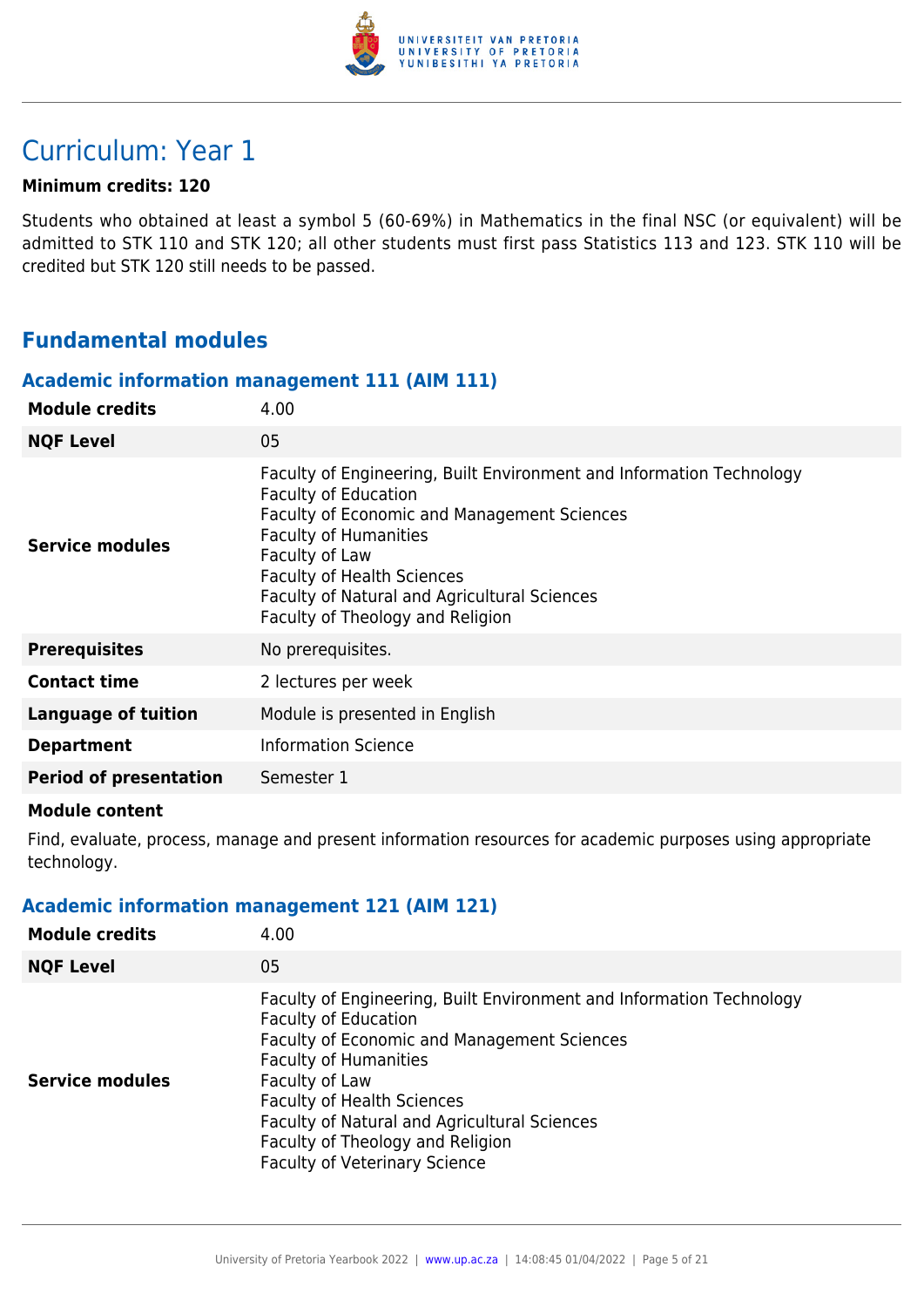

| <b>Prerequisites</b>          | No prerequisites.              |
|-------------------------------|--------------------------------|
| <b>Contact time</b>           | 2 lectures per week            |
| <b>Language of tuition</b>    | Module is presented in English |
| <b>Department</b>             | <b>Informatics</b>             |
| <b>Period of presentation</b> | Semester 2                     |

Apply effective search strategies in different technological environments. Demonstrate the ethical and fair use of information resources. Integrate 21st-century communications into the management of academic information.

# **Academic literacy for Economic and Management Sciences 124 (ALL 124)**

| <b>Module credits</b>         | 6.00                                               |
|-------------------------------|----------------------------------------------------|
| <b>NQF Level</b>              | 05                                                 |
| <b>Service modules</b>        | <b>Faculty of Economic and Management Sciences</b> |
| <b>Prerequisites</b>          | No prerequisites.                                  |
| <b>Contact time</b>           | 2 lectures per week                                |
| <b>Language of tuition</b>    | Module is presented in English                     |
| <b>Department</b>             | Unit for Academic Literacy                         |
| <b>Period of presentation</b> | Semester 1 and Semester 2                          |

# **Module content**

This module is intended to equip students with the competence in reading and writing required in the four high impact modules: Business Management, Financial Accounting, Statistics and Economics. Students will also be equipped to interpret and draw figures and graphs and to do computations and manage relevant formulas. Students attend two lectures per week during semester two.

This module is offered by the Faculty of Humanities.

# **Academic orientation 107 (UPO 107)**

| <b>Module credits</b>         | $0.00\,$                                      |
|-------------------------------|-----------------------------------------------|
| <b>NQF Level</b>              | 00                                            |
| Language of tuition           | Module is presented in English                |
| <b>Department</b>             | Economic and Management Sciences Deans Office |
| <b>Period of presentation</b> | Year                                          |

# **Core modules**

# **Marketing management 120 (BEM 120)**

**Module credits** 10.00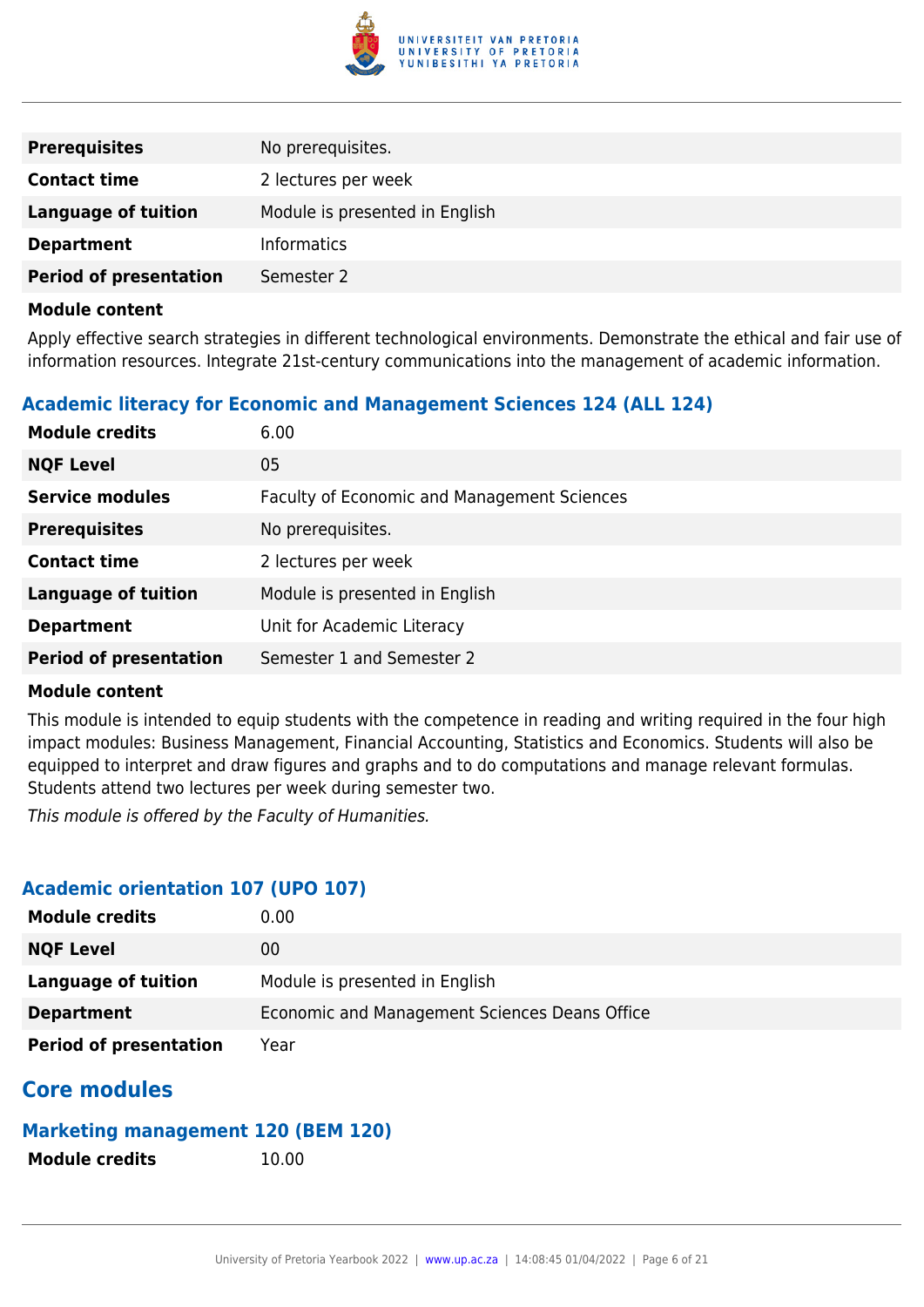

| <b>NQF Level</b>              | 05                                                                                                                                                   |
|-------------------------------|------------------------------------------------------------------------------------------------------------------------------------------------------|
| <b>Service modules</b>        | Faculty of Engineering, Built Environment and Information Technology<br><b>Faculty of Humanities</b><br>Faculty of Natural and Agricultural Sciences |
| <b>Contact time</b>           | 3 lectures per week                                                                                                                                  |
| <b>Language of tuition</b>    | Module is presented in English                                                                                                                       |
| <b>Department</b>             | Marketing Management                                                                                                                                 |
| <b>Period of presentation</b> | Semester 2                                                                                                                                           |

This module provides an overview of the fundamentals of marketing by considering the exchange process, customer value, marketing research and the development of a marketing plan. It also addresses the marketing mix elements with specific focus on the seven service marketing elements namely the service product, physical evidence, people, process, distribution, pricing and integrated marketing communication.

| <b>Module credits</b>         | 10.00                                                                                                                                                                               |
|-------------------------------|-------------------------------------------------------------------------------------------------------------------------------------------------------------------------------------|
| <b>NQF Level</b>              | 05                                                                                                                                                                                  |
| <b>Service modules</b>        | Faculty of Engineering, Built Environment and Information Technology<br><b>Faculty of Education</b><br><b>Faculty of Humanities</b><br>Faculty of Natural and Agricultural Sciences |
| <b>Prerequisites</b>          | No prerequisites.                                                                                                                                                                   |
| <b>Contact time</b>           | 1 discussion class per week, 2 lectures per week                                                                                                                                    |
| <b>Language of tuition</b>    | Module is presented in English                                                                                                                                                      |
| <b>Department</b>             | Economics                                                                                                                                                                           |
| <b>Period of presentation</b> | Semester 1                                                                                                                                                                          |

# **Economics 110 (EKN 110)**

#### **Module content**

This module deals with the core principles of economics. A distinction between macroeconomics and microeconomics is made. A discussion of the market system and circular flow of goods, services and money is followed by a section dealing with microeconomic principles, including demand and supply analysis, consumer behaviour and utility maximisation, production and the costs thereof, and the different market models and firm behaviour. Labour market institutions and issues, wage determination, as well as income inequality and poverty are also addressed. A section of money, banking, interest rates and monetary policy concludes the course.

# **Economics 120 (EKN 120)**

| <b>Module credits</b> | 10.00 |
|-----------------------|-------|
| <b>NQF Level</b>      | 05    |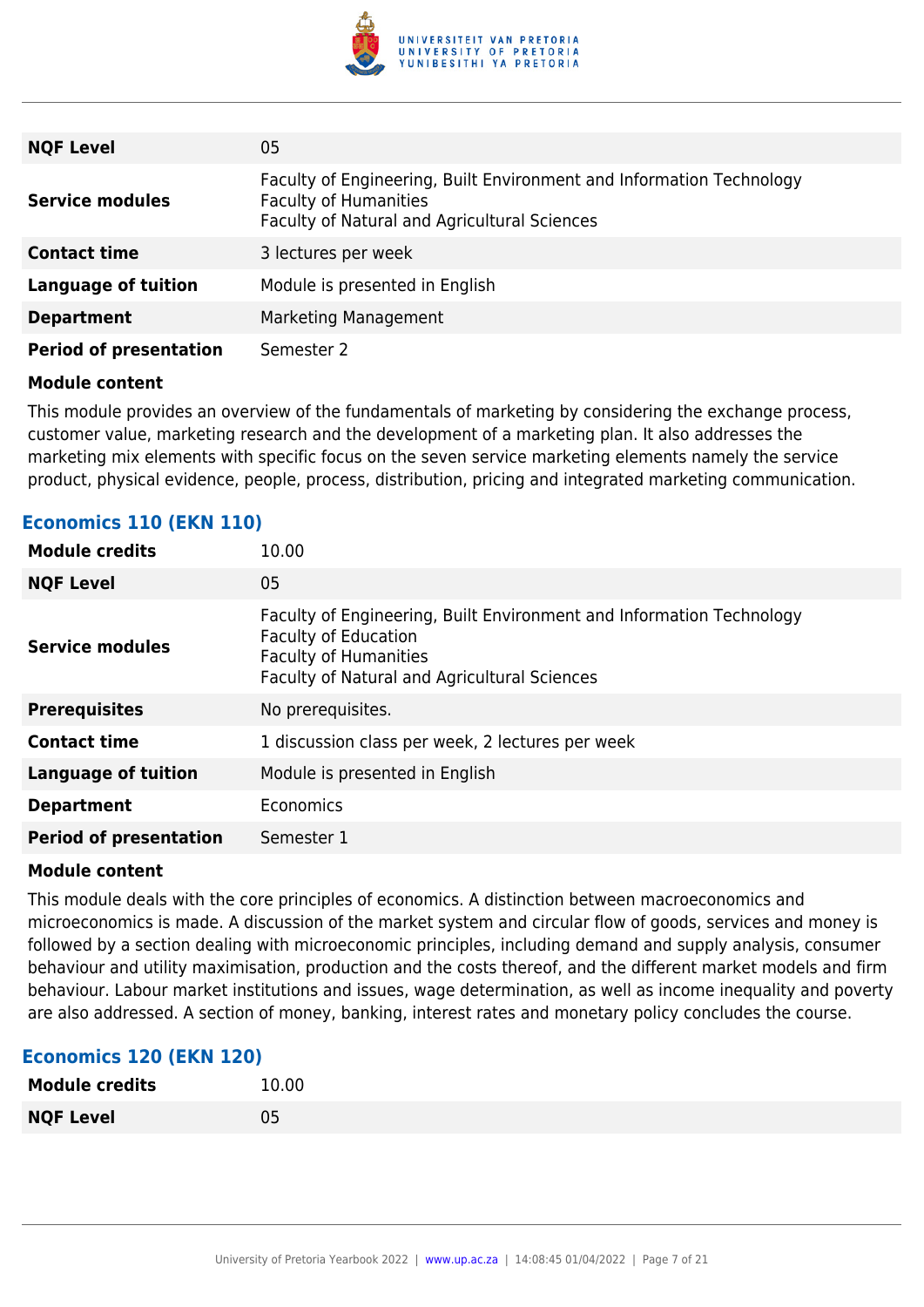

| <b>Service modules</b>        | Faculty of Engineering, Built Environment and Information Technology<br><b>Faculty of Education</b><br><b>Faculty of Humanities</b><br>Faculty of Natural and Agricultural Sciences |
|-------------------------------|-------------------------------------------------------------------------------------------------------------------------------------------------------------------------------------|
| <b>Prerequisites</b>          | EKN 110 GS or EKN 113 GS and at least 4 (50-59%) in Mathematics in the Grade<br>12 examination or 60% in STK 113 and concurrently registered for STK 123                            |
| <b>Contact time</b>           | 1 discussion class per week, 2 lectures per week                                                                                                                                    |
| <b>Language of tuition</b>    | Module is presented in English                                                                                                                                                      |
| <b>Department</b>             | Economics                                                                                                                                                                           |
| <b>Period of presentation</b> | Semester 2                                                                                                                                                                          |

This module deals with the core principles of economics, especially macroeconomic measurement the private and public sectors of the South African economy receive attention, while basic macroeconomic relationships and the measurement of domestic output and national income are discussed. Aggregate demand and supply analysis stands core to this course which is also used to introduce students to the analysis of economic growth, unemployment and inflation. The microeconomics of government is addressed in a separate section, followed by a section on international economics, focusing on international trade, exchange rates and the balance of payments. The economics of developing countries and South Africa in the global economy conclude the course.

# **Financial accounting 111 (FRK 111)**

| <b>Module credits</b>         | 10.00                                                                                                                                                                 |
|-------------------------------|-----------------------------------------------------------------------------------------------------------------------------------------------------------------------|
| <b>NQF Level</b>              | 05                                                                                                                                                                    |
| <b>Service modules</b>        | Faculty of Engineering, Built Environment and Information Technology<br><b>Faculty of Education</b><br>Faculty of Law<br>Faculty of Natural and Agricultural Sciences |
| <b>Prerequisites</b>          | No prerequisites.                                                                                                                                                     |
| <b>Contact time</b>           | 4 lectures per week                                                                                                                                                   |
| <b>Language of tuition</b>    | Module is presented in English                                                                                                                                        |
| <b>Department</b>             | Accounting                                                                                                                                                            |
| <b>Period of presentation</b> | Semester 1                                                                                                                                                            |

#### **Module content**

The nature and function of accounting; the development of accounting; financial position; financial result; the recording process; processing of accounting data; treatment of VAT; elementary income statement and balance sheet; flow of documents; accounting systems; introduction to internal control and internal control measures; bank reconciliations; control accounts; adjustments; financial statements of a sole proprietorship; the accounting framework.

# **Financial accounting 122 (FRK 122)**

**Module credits** 12.00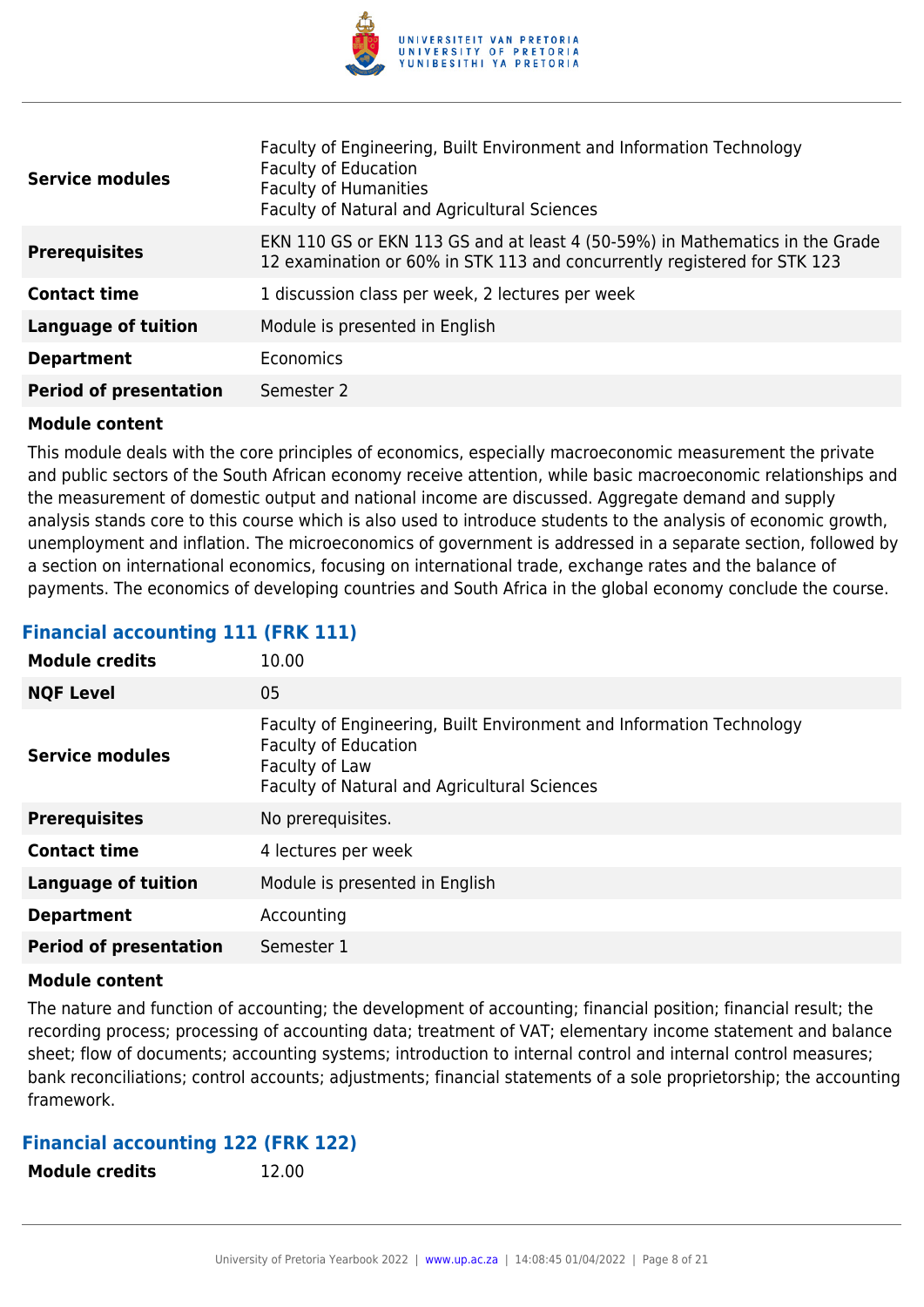

| <b>NQF Level</b>              | 05                                                                                                                                     |
|-------------------------------|----------------------------------------------------------------------------------------------------------------------------------------|
| <b>Service modules</b>        | Faculty of Engineering, Built Environment and Information Technology<br>Faculty of Law<br>Faculty of Natural and Agricultural Sciences |
| <b>Prerequisites</b>          | FRK 111 GS or FRK 133, FRK 143                                                                                                         |
| <b>Contact time</b>           | 4 lectures per week                                                                                                                    |
| <b>Language of tuition</b>    | Module is presented in English                                                                                                         |
| <b>Department</b>             | Accounting                                                                                                                             |
| <b>Period of presentation</b> | Semester 2                                                                                                                             |

Budgeting, payroll accounting, taxation – income tax and an introduction to other types of taxes, credit and the new Credit Act, insurance, accounting for inventories (focus on inventory and the accounting entries, not calculations), interpretation of financial statements.

# **Informatics 183 (INF 183)**

| <b>Module credits</b>         | 3.00                           |
|-------------------------------|--------------------------------|
| <b>NQF Level</b>              | 05                             |
| <b>Prerequisites</b>          | No prerequisites.              |
| <b>Contact time</b>           | 1 practical per week           |
| <b>Language of tuition</b>    | Module is presented in English |
| <b>Department</b>             | <b>Informatics</b>             |
| <b>Period of presentation</b> | Year                           |
| <b>Module content</b>         |                                |

Computer processing of accounting information.

# **Communication management 182 (KOB 182)**

| <b>Module credits</b>         | 5.00                                                                                   |
|-------------------------------|----------------------------------------------------------------------------------------|
| <b>NQF Level</b>              | 05                                                                                     |
| <b>Prerequisites</b>          | Only one of KOB 181-184 may be taken as as a module where necessary for a<br>programme |
| <b>Contact time</b>           | 3 lectures per week                                                                    |
| <b>Language of tuition</b>    | Module is presented in English                                                         |
| <b>Department</b>             | Divsion of Communication Management                                                    |
| <b>Period of presentation</b> | Quarter 2                                                                              |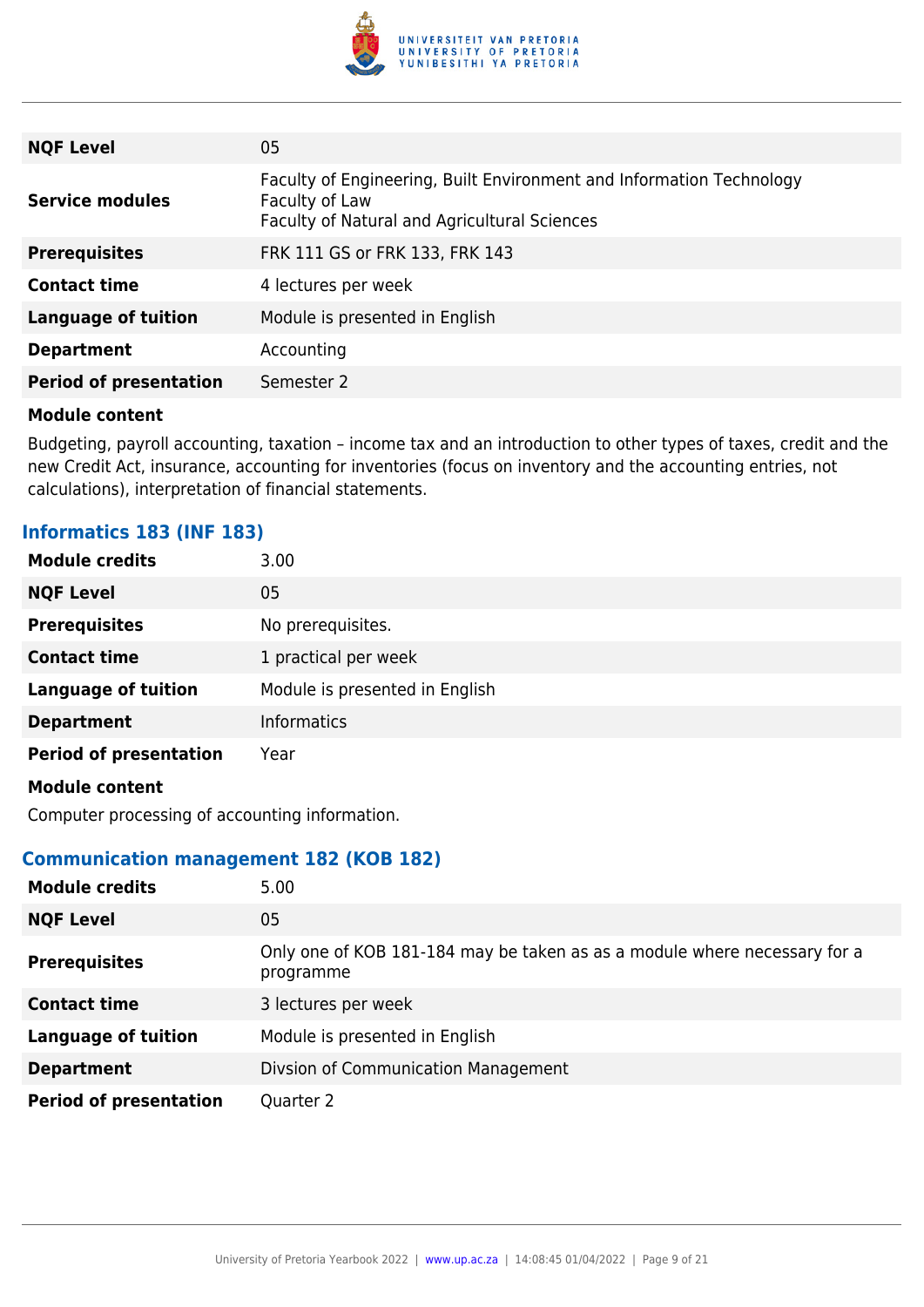

\*Module content will be adapted in accordance with the appropriate degree programme. Only one of KOB 181 - 184 may be taken as a module where necessary for a programme.

Applied business communication skills.

Acquiring basic business communication skills will enhance the capabilities of employees, managers and leaders in the business environment. An overview of applied skills on the intrapersonal, dyadic, interpersonal, group (team), organisational, public and mass communication contexts is provided. The practical part of the module (for example, the writing of business reports and presentation skills) concentrates on the performance dimensions of these skills as applied to particular professions.

# **Business management 114 (OBS 114)**

| <b>Module credits</b><br>10.00              |                                                                                                                                                                                     |
|---------------------------------------------|-------------------------------------------------------------------------------------------------------------------------------------------------------------------------------------|
| <b>NQF Level</b><br>05                      |                                                                                                                                                                                     |
| <b>Service modules</b>                      | Faculty of Engineering, Built Environment and Information Technology<br><b>Faculty of Education</b><br><b>Faculty of Humanities</b><br>Faculty of Natural and Agricultural Sciences |
| <b>Prerequisites</b>                        | May not be included in the same curriculum as OBS 155                                                                                                                               |
| <b>Contact time</b>                         | 3 lectures per week                                                                                                                                                                 |
| <b>Language of tuition</b>                  | Module is presented in English                                                                                                                                                      |
| <b>Department</b>                           | <b>Business Management</b>                                                                                                                                                          |
| <b>Period of presentation</b><br>Semester 1 |                                                                                                                                                                                     |

#### **Module content**

The entrepreneurial mind-set; managers and managing; values, attitudes, emotions, and culture: the manager as a person; ethics and social responsibility; decision making; leadership and responsible leadership; effective groups and teams; managing organizational structure and culture inclusive of the different functions of a generic organisation and how they interact (marketing; finance; operations; human resources and general management); contextualising Sustainable Development Goals (SDG) in each of the topics.

# **Business management 124 (OBS 124)**

| <b>Module credits</b>      | 10.00                                                                                                                                                                               |
|----------------------------|-------------------------------------------------------------------------------------------------------------------------------------------------------------------------------------|
| <b>NQF Level</b>           | 05                                                                                                                                                                                  |
| Service modules            | Faculty of Engineering, Built Environment and Information Technology<br><b>Faculty of Education</b><br><b>Faculty of Humanities</b><br>Faculty of Natural and Agricultural Sciences |
| <b>Prerequisites</b>       | Admission to the examination in OBS 114                                                                                                                                             |
| <b>Contact time</b>        | 3 lectures per week                                                                                                                                                                 |
| <b>Language of tuition</b> | Module is presented in English                                                                                                                                                      |
| <b>Department</b>          | <b>Business Management</b>                                                                                                                                                          |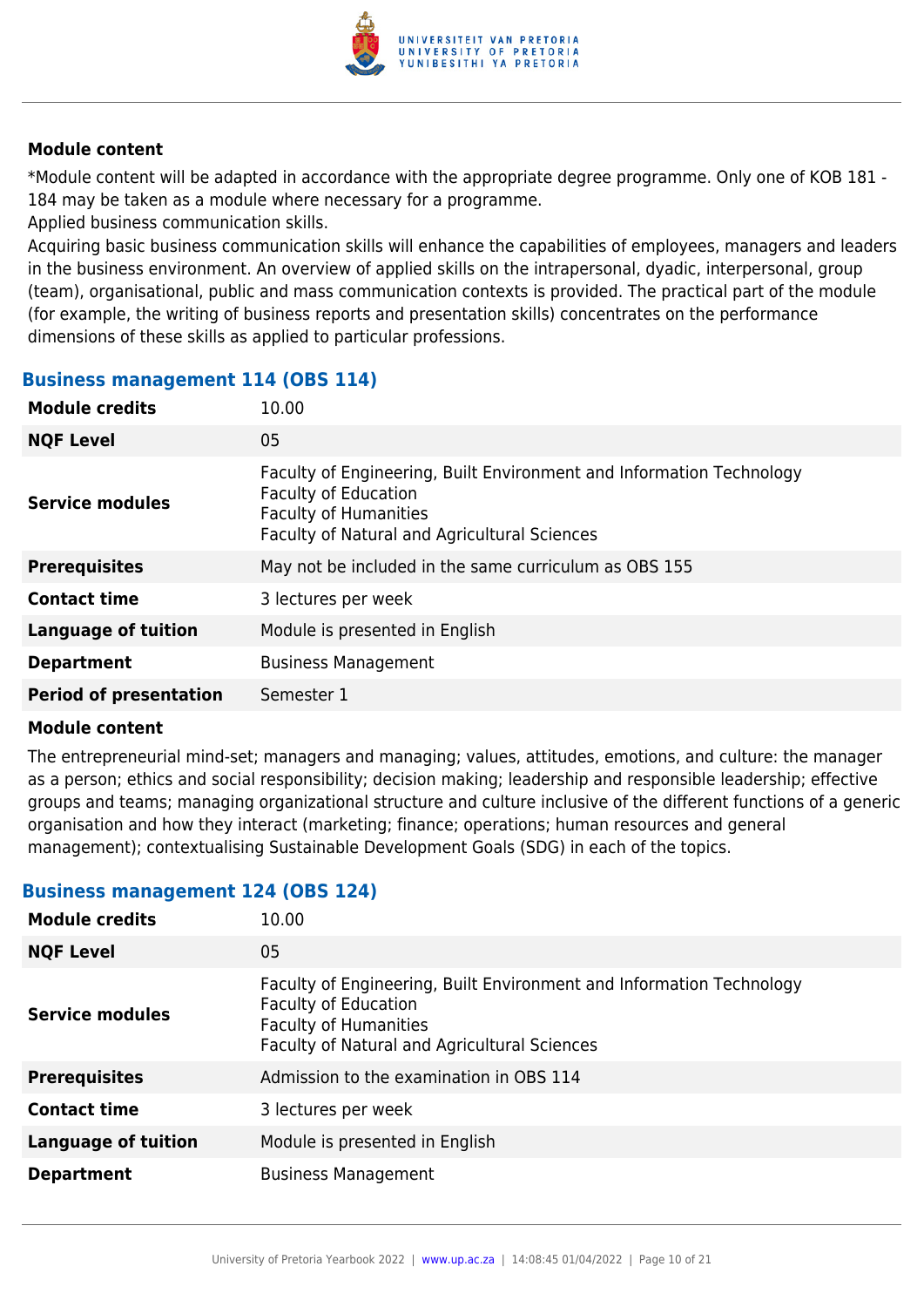

#### **Period of presentation** Semester 2

#### **Module content**

Value chain management: functional strategies for competitive advantage; human resource management; managing diverse employees in a multicultural environment; motivation and performance; using advanced information technology to increase performance; production and operations management; financial management; corporate entrepreneurship.

# **Statistics 110 (STK 110)**

| <b>Module credits</b>         | 13.00                                                                                                                                                                               |
|-------------------------------|-------------------------------------------------------------------------------------------------------------------------------------------------------------------------------------|
| <b>NQF Level</b>              | 05                                                                                                                                                                                  |
| <b>Service modules</b>        | Faculty of Engineering, Built Environment and Information Technology<br><b>Faculty of Education</b><br><b>Faculty of Humanities</b><br>Faculty of Natural and Agricultural Sciences |
| <b>Prerequisites</b>          | At least 5 (60-69%) in Mathematics in the Grade 12 examination. Candidates who<br>do not qualify for STK 110 must register for STK 113 and STK 123                                  |
| <b>Contact time</b>           | 1 practical per week, 1 tutorial per week, 3 lectures per week                                                                                                                      |
| <b>Language of tuition</b>    | Module is presented in English                                                                                                                                                      |
| <b>Department</b>             | <b>Statistics</b>                                                                                                                                                                   |
| <b>Period of presentation</b> | Semester 1                                                                                                                                                                          |

#### **Module content**

Descriptive statistics:

Sampling and the collection of data; frequency distributions and graphical representations. Descriptive measures of location and dispersion.

Probability and inference:

Introductory probability theory and theoretical distributions. Sampling distributions. Estimation theory and hypothesis testing of sampling averages and proportions (one and two-sample cases). Supporting mathematical concepts. Statistical concepts are demonstrated and interpreted through practical coding and simulation within a data science framework.

| <b>Module credits</b>         | 11.00                                                          |
|-------------------------------|----------------------------------------------------------------|
| <b>NQF Level</b>              | 05                                                             |
| <b>Service modules</b>        | <b>Faculty of Humanities</b>                                   |
| <b>Prerequisites</b>          | No prerequisites.                                              |
| <b>Contact time</b>           | 1 practical per week, 1 tutorial per week, 3 lectures per week |
| <b>Language of tuition</b>    | Module is presented in English                                 |
| <b>Department</b>             | <b>Statistics</b>                                              |
| <b>Period of presentation</b> | Semester 1                                                     |
|                               |                                                                |

# **Statistics 113 (STK 113)**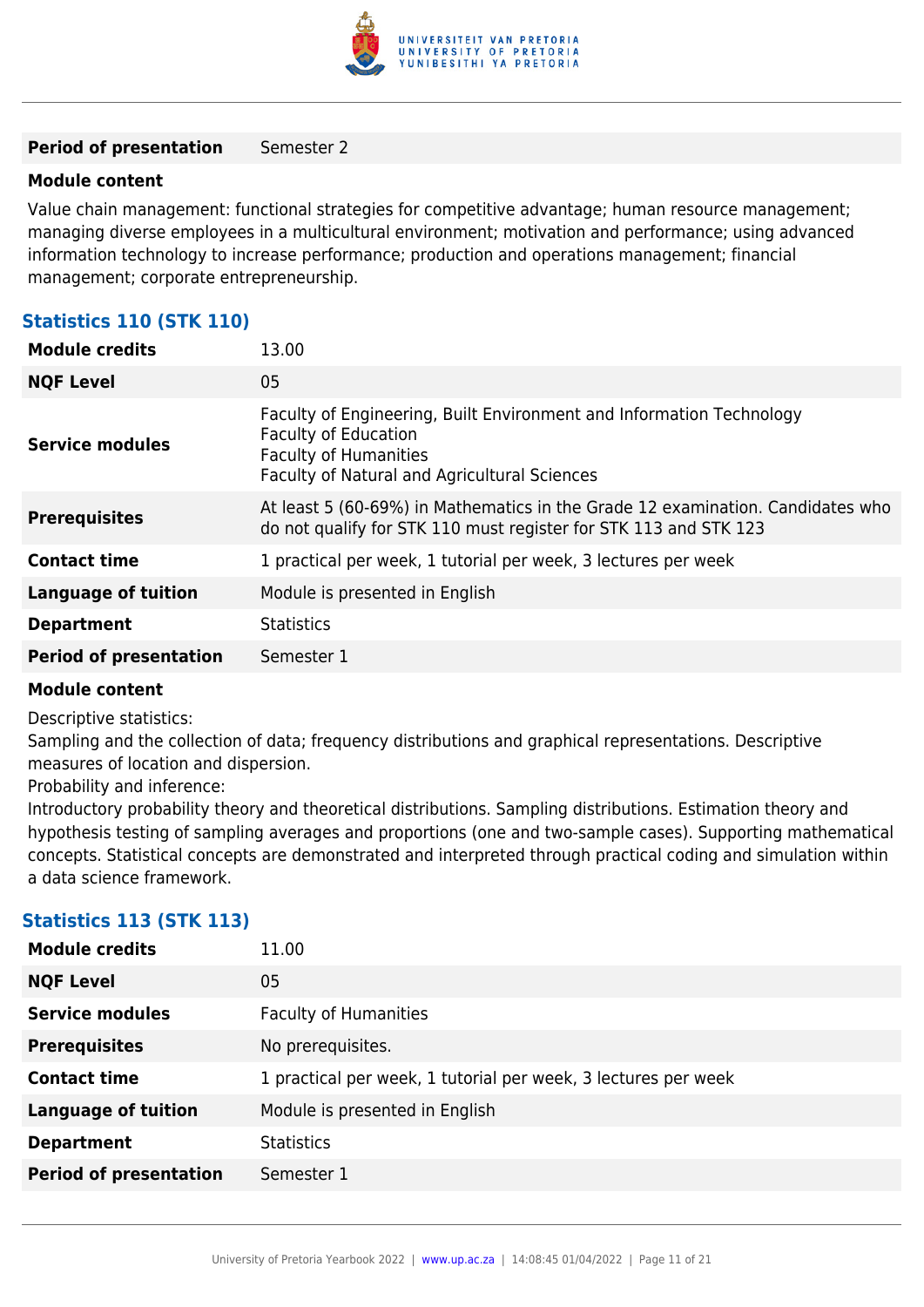

\*On its own, STK 113 and 123 will not be recognised for degree purposes, but exemption will be granted for STK 110.

Data operations and transformations: Introductory concepts, the role of statistic, various types of data and the number system. Concepts underlying linear, quadratic, exponential, hyperbolic, logarithmic transformations of quantitative data, graphical representations, solving of equations, interpretations. Determining linear equations in practical situations. Characteristics of logarithmic functions. The relationship between the exponential and logarithmic functions in economic and related problems. Systems of equations in equilibrium. Additional concepts relating to data processing, functions and inverse functions, sigma notation, factorial notation, sequences and series, inequalities (strong, weak, absolute, conditional, double) and absolute values. Descriptive statistics – Univariate: Sampling and the collection of data, frequency distributions and graphical representations. Descriptive measures of location and dispersion. Probability: Introductory probability theory. Theoretical probability distributions. Identification, use, evaluation and interpretation of statistical computer packages and statistical techniques. The weekly one hour practical is presented during the last seven weeks of the semester.

| <b>Module credits</b>         | 13.00                                                                                                                                                |
|-------------------------------|------------------------------------------------------------------------------------------------------------------------------------------------------|
| <b>NQF Level</b>              | 05                                                                                                                                                   |
| <b>Service modules</b>        | Faculty of Engineering, Built Environment and Information Technology<br><b>Faculty of Humanities</b><br>Faculty of Natural and Agricultural Sciences |
| <b>Prerequisites</b>          | STK 110 GS or both STK 113 GS and STK 123 GS or both WST 133 and WST 143 or<br>STK 133 and STK 143                                                   |
| <b>Contact time</b>           | 1 practical per week, 1 tutorial per week, 3 lectures per week                                                                                       |
| <b>Language of tuition</b>    | Module is presented in English                                                                                                                       |
| <b>Department</b>             | <b>Statistics</b>                                                                                                                                    |
| <b>Period of presentation</b> | Semester 2                                                                                                                                           |

# **Statistics 120 (STK 120)**

#### **Module content**

Students can only get credit for one of the following two modules: STK 120 or STK 121.

Analysis of variance, categorical data analysis, distribution-free methods, curve fitting, regression and correlation, the analysis of time series and indices. Statistical and economic applications of quantitative techniques: Systems of linear equations: solving and application. Optimisation, linear functions, non-linear functions. Marginal and total functions. Stochastic and deterministic variables in statistical and economic context: producers' and consumers' surplus. Supporting mathematical concepts. Statistical concepts are illustrated using simulation within a data science framework.

This module is also presented as STK 121, an anti-semester module. This is a terminating module.

# **Statistics 123 (STK 123)**

| <b>Module credits</b> | 12.00 |
|-----------------------|-------|
| <b>NQF Level</b>      | 05    |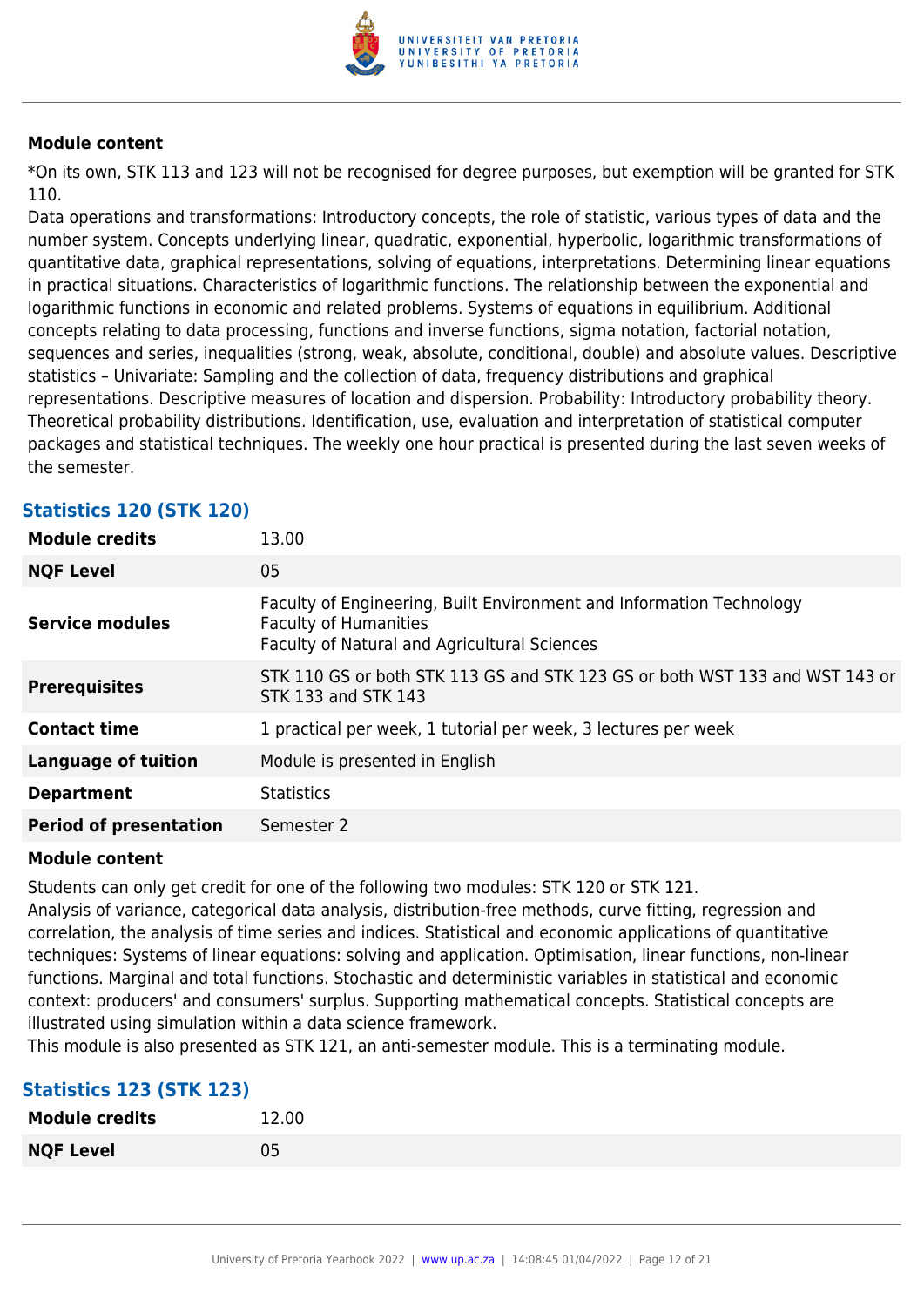

| <b>Service modules</b>        | <b>Faculty of Humanities</b>                                   |
|-------------------------------|----------------------------------------------------------------|
| <b>Prerequisites</b>          | <b>STK 113 GS</b>                                              |
| <b>Contact time</b>           | 1 practical per week, 1 tutorial per week, 3 lectures per week |
| Language of tuition           | Module is presented in English                                 |
| <b>Department</b>             | <b>Statistics</b>                                              |
| <b>Period of presentation</b> | Semester 2                                                     |

\*On its own, STK 113 and 123 will not be recognized for degree purposes, but exemption will be granted for STK 110.

Optimisation techniques with economic applications: Data transformations and relationships with economic applications, operations and rules, linear, quadratic, exponential, hyperbolic and logarithmic functions; systems of equations in equilibrium, system of linear inequalities, solving of linear programming problems by means of the graphical and extreme point methods. Applications of differentiation and integration in statistic and economic related problems: the limit of a function, continuity, rate of change, the derivative of a function, differentiation rules, higher order derivatives, optimisation techniques, the area under a curve and applications of definite integrals. Probability and inference: Theoretical probability distributions (revision only). Sampling distributions. Estimation theory and hypothesis testing of sampling averages and proportions (one-sample and two-sample cases). Identification, use, evaluation and interpretation of statistical computer packages and statistical techniques. The weekly one hour practical is presented during the last seven weeks of the semester.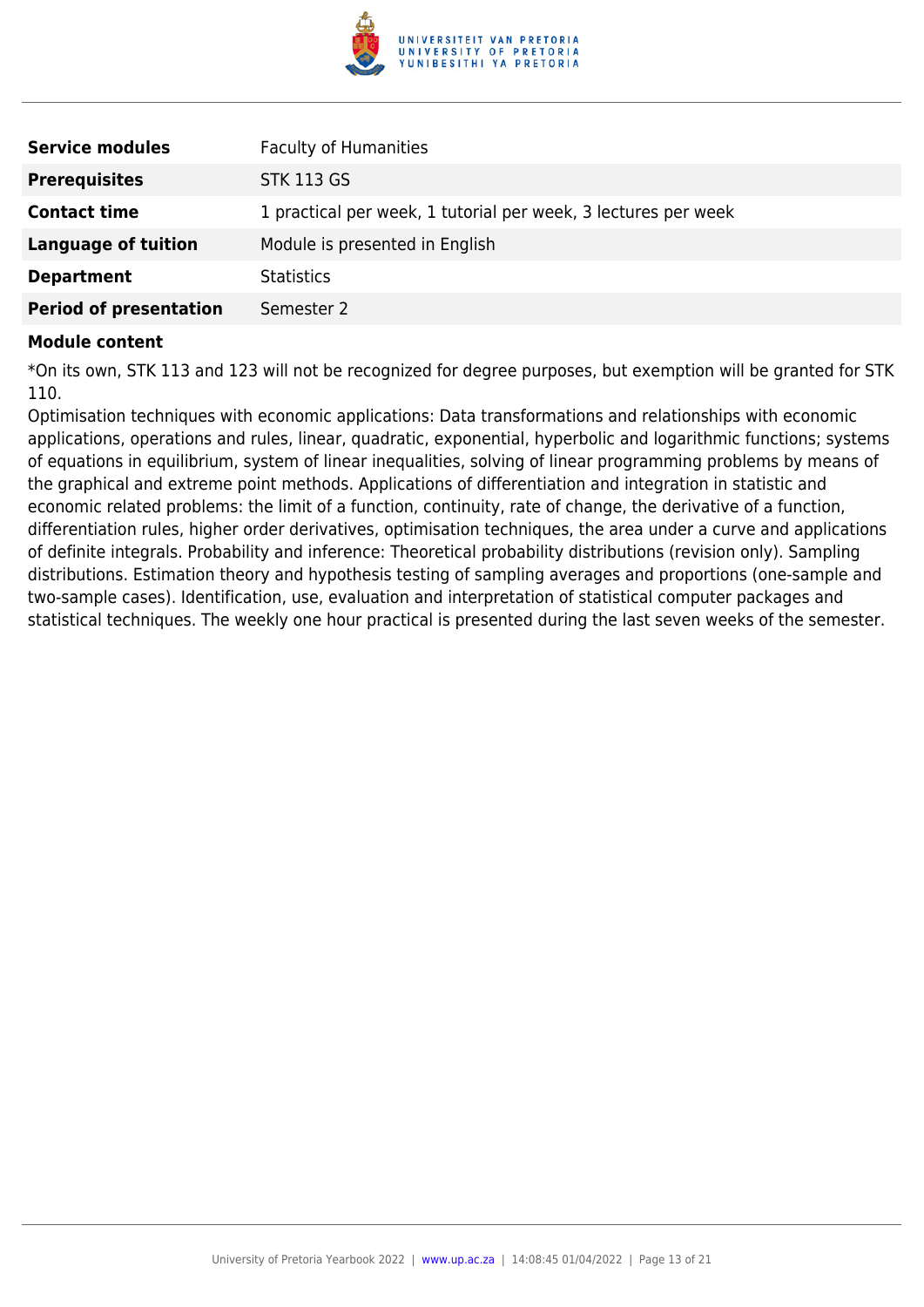

# Curriculum: Year 2

**Minimum credits: 138**

# **Fundamental modules**

# **Responsible management 214 (OBS 214)**

| <b>Module credits</b>         | 10.00                          |
|-------------------------------|--------------------------------|
| <b>NQF Level</b>              | 06                             |
| <b>Prerequisites</b>          | No prerequisites.              |
| <b>Contact time</b>           | 3 lectures per week            |
| <b>Language of tuition</b>    | Module is presented in English |
| <b>Department</b>             | <b>Business Management</b>     |
| <b>Period of presentation</b> | Semester 1                     |

#### **Module content**

Business ethics; sustainability and the economic system; key social challenges; key environmental challenges; key economic challenges; conventional vs. progressive measure of progress; short-term vs long-term orientation; development as an outcome of growth; sustainable development as opposed to conventional development; sustainable development goals; sustainable development goals and the changing role of business in society; implications for the notion of corporate citizenship; global responses and solutions; local responses and solutions.

# **Core modules**

| <b>Consumer behaviour 212 (BEM 212)</b> |  |  |
|-----------------------------------------|--|--|
|                                         |  |  |

| <b>Module credits</b>         | 16.00                                                                                                                                                |
|-------------------------------|------------------------------------------------------------------------------------------------------------------------------------------------------|
| <b>NQF Level</b>              | 07                                                                                                                                                   |
| Service modules               | Faculty of Engineering, Built Environment and Information Technology<br><b>Faculty of Humanities</b><br>Faculty of Natural and Agricultural Sciences |
| <b>Prerequisites</b>          | <b>BEM 120 GS</b>                                                                                                                                    |
| <b>Contact time</b>           | 3 lectures per week                                                                                                                                  |
| <b>Language of tuition</b>    | Module is presented in English                                                                                                                       |
| <b>Department</b>             | Marketing Management                                                                                                                                 |
| <b>Period of presentation</b> | Semester 1                                                                                                                                           |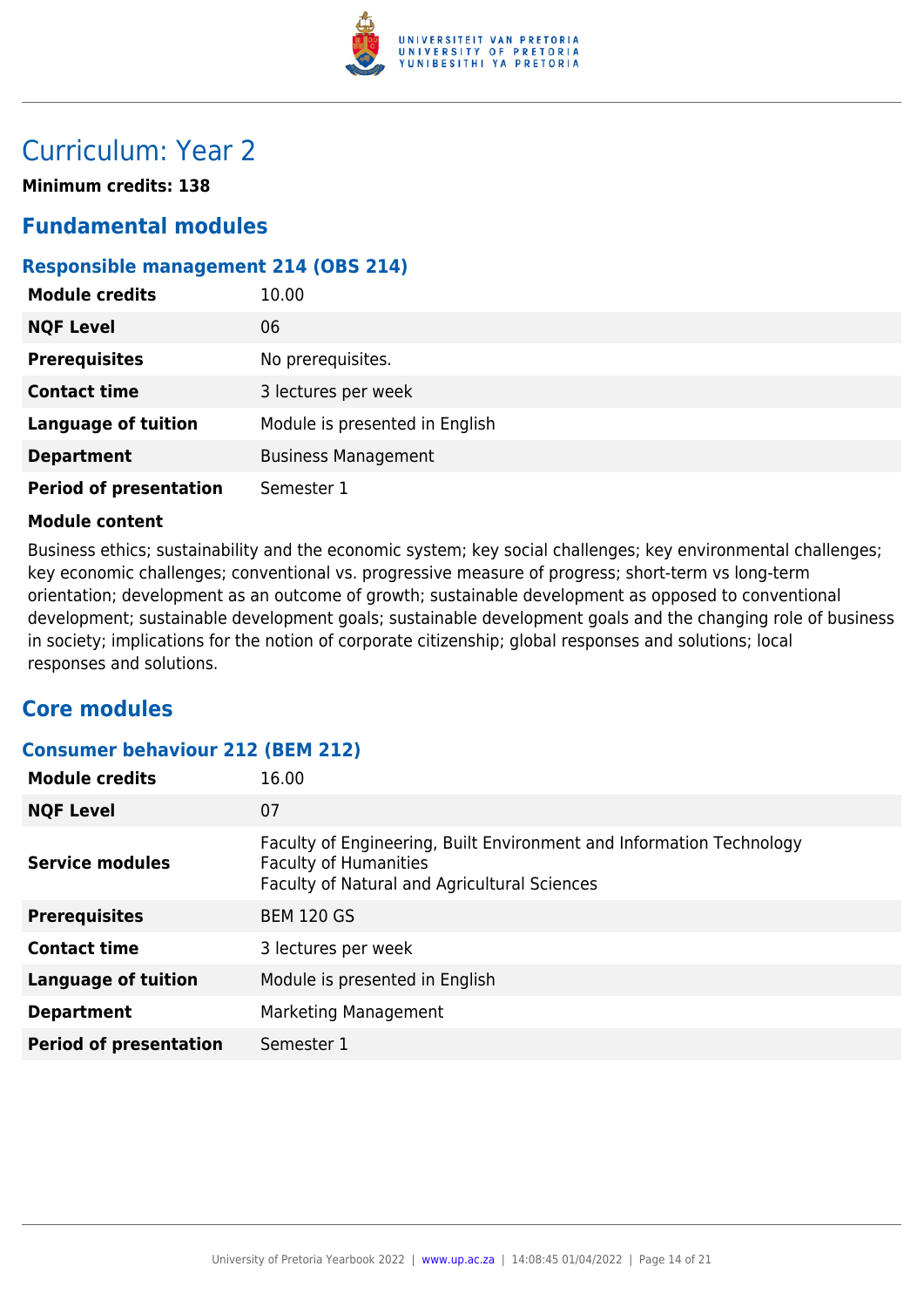

Internal and external influencing factors of consumer behaviour, the consumer's decision process and application fields of consumer behaviour, consumerisms and social responsibility, buying behaviour of consumers in both product and service related industries, consumer psychology and the influence thereof on buying behaviour, psychology of pricing, influencing factors in consumer buying behaviour, the impact of various forms of marketing communication on buying behaviour.

# **Integrated marketing communications 224 (BEM 224)**

| 06<br><b>NQF Level</b><br><b>Faculty of Humanities</b><br><b>Service modules</b> |
|----------------------------------------------------------------------------------|
|                                                                                  |
| Faculty of Natural and Agricultural Sciences                                     |
| <b>BEM 120 GS</b><br><b>Prerequisites</b>                                        |
| <b>Contact time</b><br>3 lectures per week                                       |
| <b>Language of tuition</b><br>Module is presented in English                     |
| Marketing Management<br><b>Department</b>                                        |
| <b>Period of presentation</b><br>Semester 2                                      |

#### **Module content**

Integrated brand communications approach, marketing communication planning, objectives and budgets for integrated marketing communications, principles and strategising of marketing communication elements, new media, the brand name communication process, marketing metrics and evaluation for marketing communication effectiveness.

# **Market offering 256 (BEM 256)**

| <b>Module credits</b>         | 16.00                                                     |
|-------------------------------|-----------------------------------------------------------|
| <b>NQF Level</b>              | 06                                                        |
| <b>Prerequisites</b>          | BEM 120 GS; Only for BCom (Marketing Management) students |
| <b>Contact time</b>           | 2 lectures per week                                       |
| <b>Language of tuition</b>    | Module is presented in English                            |
| <b>Department</b>             | Marketing Management                                      |
| <b>Period of presentation</b> | Semester 2                                                |

# **Module content**

\*Only available to BCom (Marketing Management) students.

Integrated practical project: The development of a market offering.

New product/service development variables influencing new offerings to the market, product/service concept generation, identification of opportunities, evaluating the feasibility of a new product/service concept, pricing a new market offering, the development of a distribution strategy for a new market offering.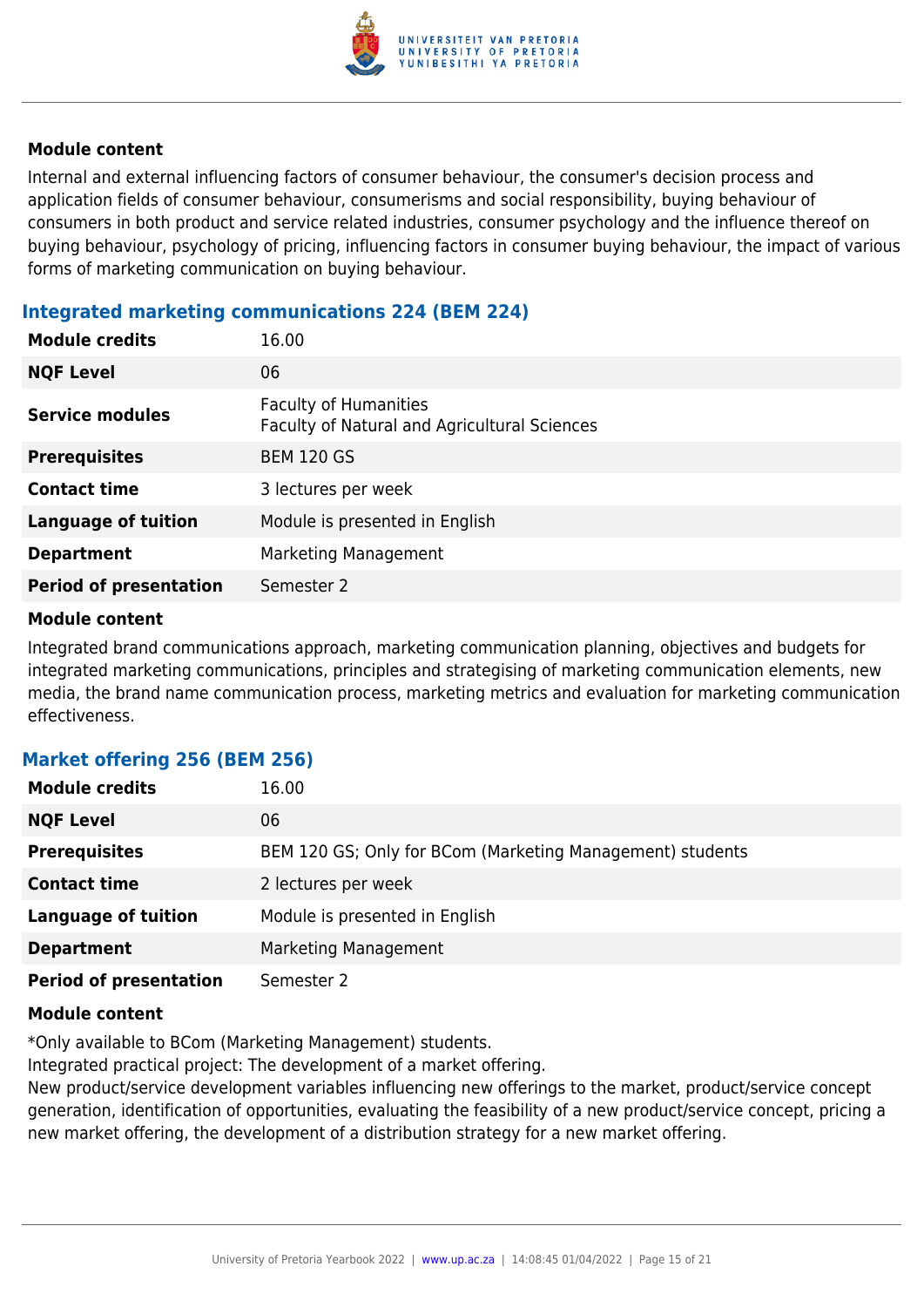

# **Business law 210 (BER 210)**

| <b>Module credits</b>         | 16.00                                                                                                                                                                      |
|-------------------------------|----------------------------------------------------------------------------------------------------------------------------------------------------------------------------|
| <b>NQF Level</b>              | 06                                                                                                                                                                         |
| Service modules               | Faculty of Engineering, Built Environment and Information Technology<br><b>Faculty of Economic and Management Sciences</b><br>Faculty of Natural and Agricultural Sciences |
| <b>Prerequisites</b>          | No prerequisites.                                                                                                                                                          |
| <b>Contact time</b>           | 1 discussion class per week, 2 lectures per week                                                                                                                           |
| <b>Language of tuition</b>    | Module is presented in English                                                                                                                                             |
| <b>Department</b>             | Mercantile Law                                                                                                                                                             |
| <b>Period of presentation</b> | Semester 1                                                                                                                                                                 |
| .                             |                                                                                                                                                                            |

#### **Module content**

Basic principles of law of contract. Law of sales, credit agreements, lease.

# **Financial management 212 (FBS 212)**

| <b>Module credits</b>         | 16.00                                     |
|-------------------------------|-------------------------------------------|
| <b>NQF Level</b>              | 06                                        |
| <b>Prerequisites</b>          | FRK 111 and 121/122 or FRK 100 or FRK 101 |
| <b>Contact time</b>           | 3 lectures per week                       |
| <b>Language of tuition</b>    | Module is presented in English            |
| <b>Department</b>             | <b>Financial Management</b>               |
| <b>Period of presentation</b> | Semester 1                                |

#### **Module content**

Role and environment of managerial finance. Financial statement analysis. Time value of money. Risk and return. Working capital management. Interest and valuations (bonds and shares).

# **Financial management 222 (FBS 222)**

| <b>Module credits</b>         | 16.00                                     |
|-------------------------------|-------------------------------------------|
| <b>NQF Level</b>              | 06                                        |
| <b>Prerequisites</b>          | FRK 111 and 122/121 or FRK 100 or FRK 101 |
| <b>Contact time</b>           | 3 lectures per week                       |
| <b>Language of tuition</b>    | Module is presented in English            |
| <b>Department</b>             | <b>Financial Management</b>               |
| <b>Period of presentation</b> | Semester 2                                |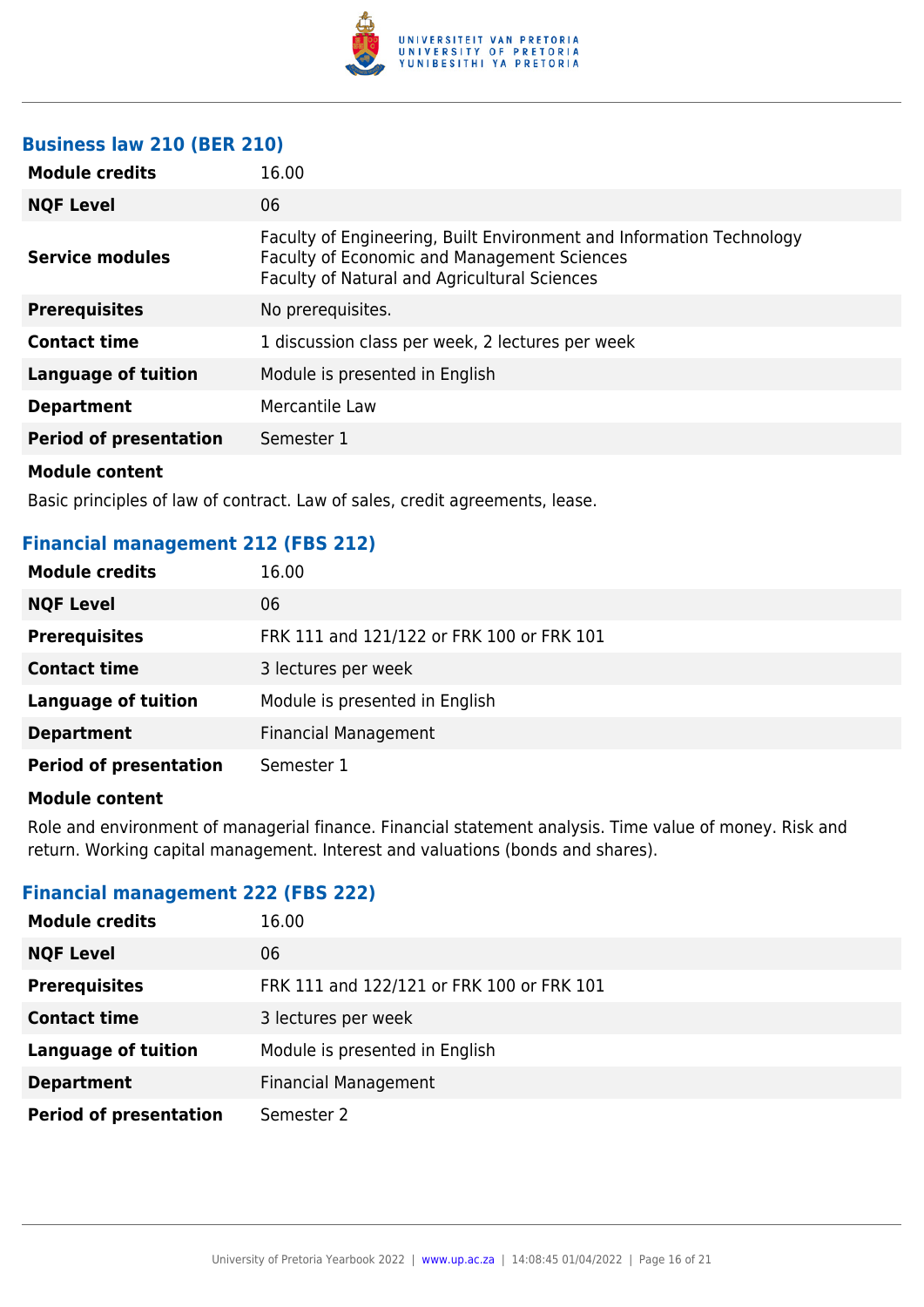

Introduction to management accounting. Cost terms, concepts and classifications. Job-order costing. Cost behaviour. Variable versus absorption costing. Cost-volume profit relationships. Budgeting. Activity based costing. Cash flow and financial planning.

# **Design thinking and business innovation 211 (OBS 211)**

| <b>Module credits</b>         | 16.00                                                          |
|-------------------------------|----------------------------------------------------------------|
| <b>NQF Level</b>              | 06                                                             |
| <b>Prerequisites</b>          | OBS 114 or 124 with admission to the examination in the other. |
| <b>Contact time</b>           | 3 lectures per week                                            |
| <b>Language of tuition</b>    | Module is presented in English                                 |
| <b>Department</b>             | <b>Business Management</b>                                     |
| <b>Period of presentation</b> | Semester 1                                                     |

#### **Module content**

Creativity, innovation and identification of opportunities: the role of creativity; techniques to facilitate creativity; barriers to creativity; creative versus critical thinking within the broad business managerial context. Creative problemsolvingand identification of opportunities: identification of opportunities; development of ideas; evaluation and prioritising of ideas, ideation and design thinking. Creativity and its role in design thinking towards facilitating business innovation. Design thinking techniques are applied with an emphasis on customer empathy. Business innovation is translated from the process of design thinking into incremental or disruptive new products, services and or processes. A clear understanding is created with regards to the following elements in business innovation: types and forms; technology waves; models; processes and sources. The management of innovation is also an integral part of the module.

# **Business management 220 (OBS 220)**

| <b>Module credits</b>         | 16.00                                                                                                                                                 |
|-------------------------------|-------------------------------------------------------------------------------------------------------------------------------------------------------|
| <b>NQF Level</b>              | 06                                                                                                                                                    |
| <b>Service modules</b>        | Faculty of Engineering, Built Environment and Information Technology<br><b>Faculty of Education</b><br>Faculty of Natural and Agricultural Sciences   |
| <b>Prerequisites</b>          | OBS 114 or 124 with admission to the examination in the other. Students from<br>other Faculties are required to have 50% for Mathematics in Grade 12. |
| <b>Contact time</b>           | 3 lectures per week                                                                                                                                   |
| <b>Language of tuition</b>    | Module is presented in English                                                                                                                        |
| <b>Department</b>             | <b>Business Management</b>                                                                                                                            |
| <b>Period of presentation</b> | Semester 2                                                                                                                                            |
|                               |                                                                                                                                                       |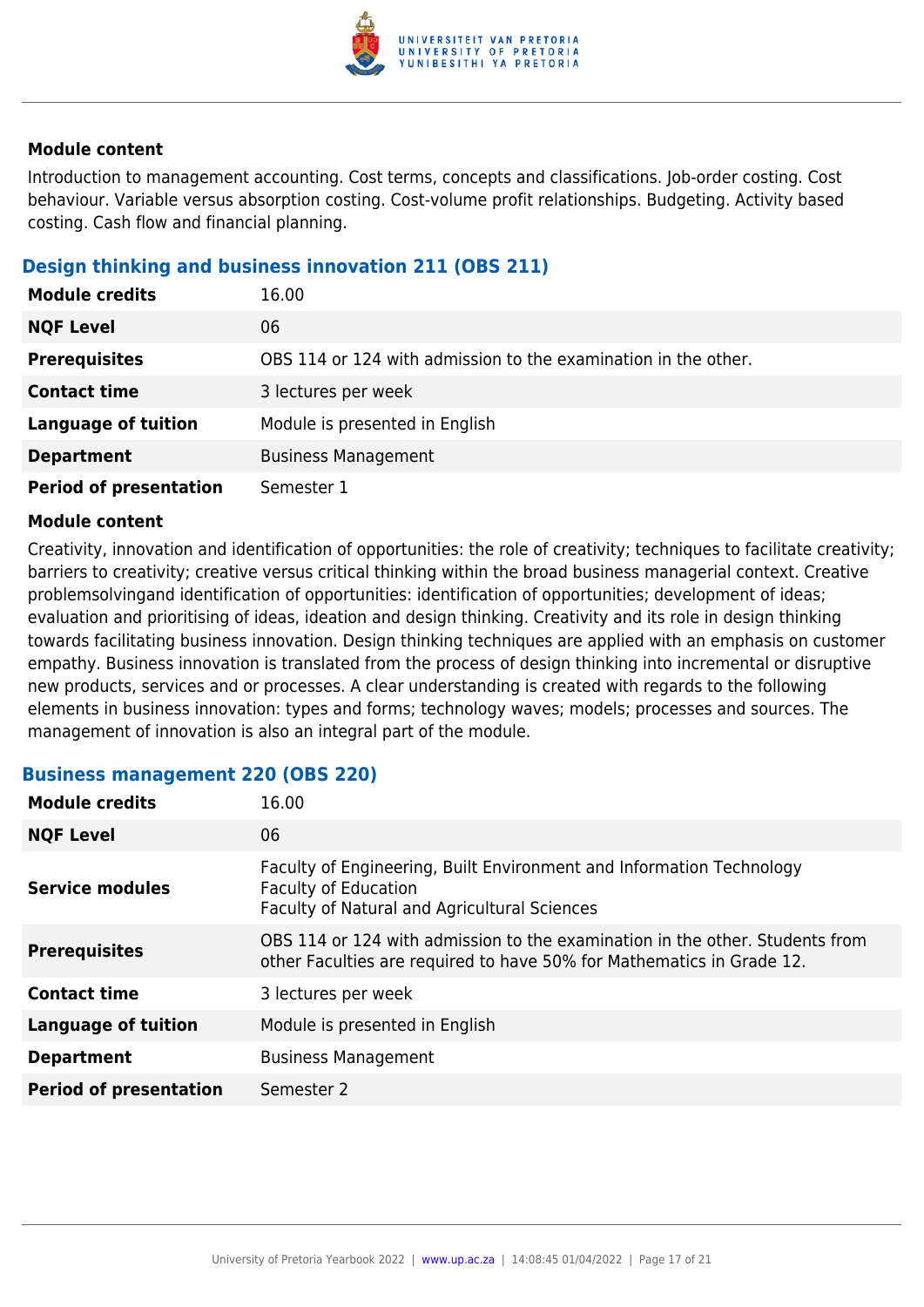

Project management and negotiations:

Introduction Project management concepts; needs identification; the project, the project manager and the project team; types of project organisations; project communication and documentation. Planning and control: planning, scheduling and schedule control of projects; resource considerations and allocations; cost planning and performance evaluation.

Negotiation and collective bargaining: The nature of negotiation; preparation for negotiation; negotiating for purposes of climate creation; persuasive communication; handling conflict and aggression; specialised negotiation and collective bargaining in the South African context.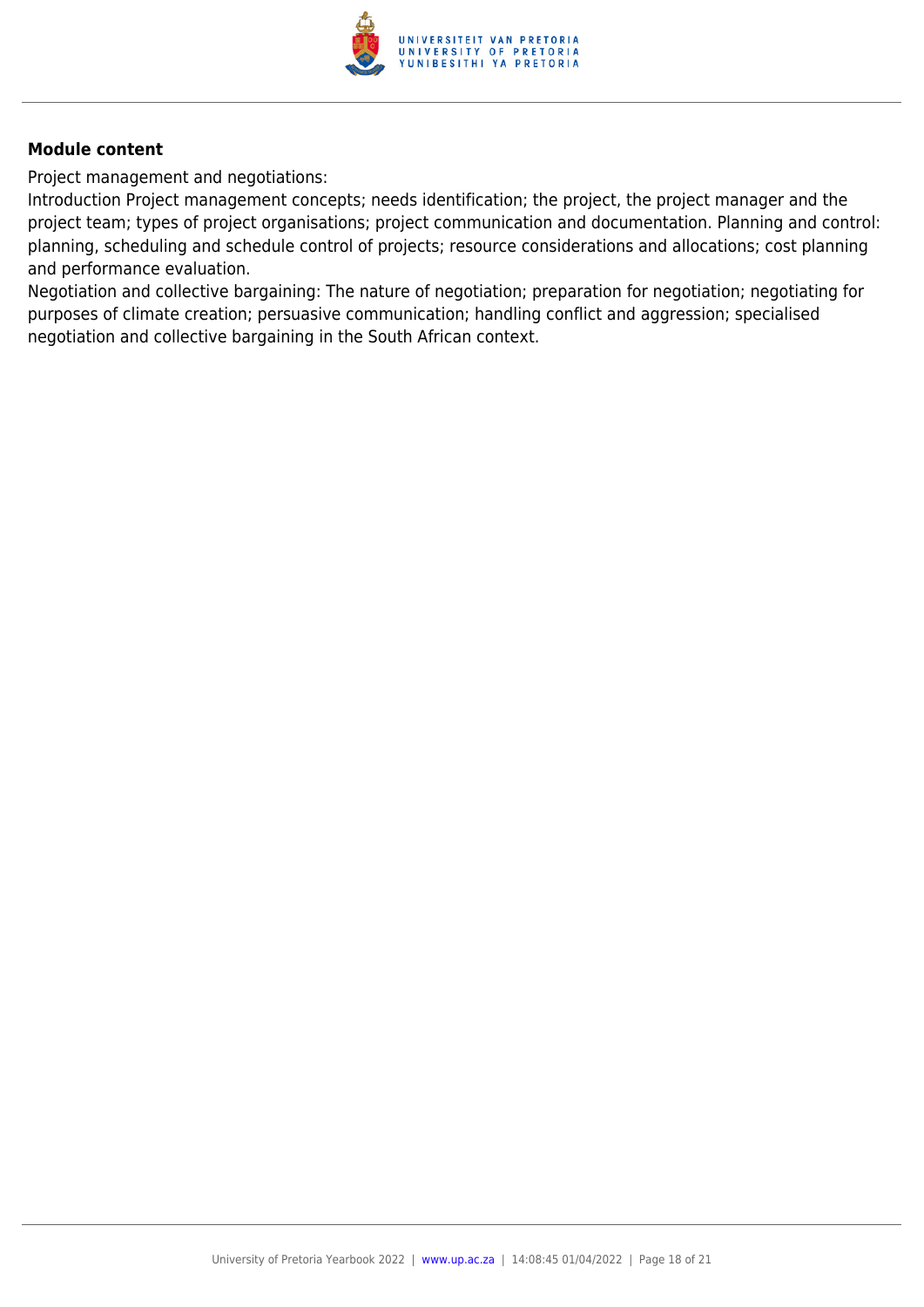

# Curriculum: Final year

**Minimum credits: 120**

# **Core modules**

# **Marketing research 314 (BEM 314)**

| <b>Module credits</b>         | 20.00                                                                        |
|-------------------------------|------------------------------------------------------------------------------|
| <b>NQF Level</b>              | 07                                                                           |
| Service modules               | <b>Faculty of Humanities</b><br>Faculty of Natural and Agricultural Sciences |
| <b>Prerequisites</b>          | <b>BEM 120 and STK 110 GS</b>                                                |
| <b>Contact time</b>           | 3 lectures per week                                                          |
| <b>Language of tuition</b>    | Module is presented in English                                               |
| <b>Department</b>             | Marketing Management                                                         |
| <b>Period of presentation</b> | Semester 1                                                                   |

#### **Module content**

The role of marketing research, the process of marketing research, interpretation of secondary research, qualitative research, survey research, observation, measurement and attitude scaling, questionnaire design, sampling design and sampling procedures, basic data analysis, descriptive statistical analysis, interpretation and reporting of results, research report writing.

# **Personal selling and account management 315 (BEM 315)**

| <b>Module credits</b>         | 20.00                                                  |
|-------------------------------|--------------------------------------------------------|
| <b>NQF Level</b>              | 07                                                     |
| <b>Prerequisites</b>          | BEM 120; Only for BCom (Marketing Management) students |
| <b>Contact time</b>           | 3 lectures per week                                    |
| <b>Language of tuition</b>    | Module is presented in English                         |
| <b>Department</b>             | Marketing Management                                   |
| <b>Period of presentation</b> | Semester 1                                             |

#### **Module content**

Marketing mix and the role of selling, managerial and ethical aspects of selling, communication/ persuasion, steps in the selling process, implementing the sales strategy, key account management.

# **Marketing management 321 (BEM 321)**

| <b>Module credits</b> | 20.00 |
|-----------------------|-------|
| <b>NQF Level</b>      | 07    |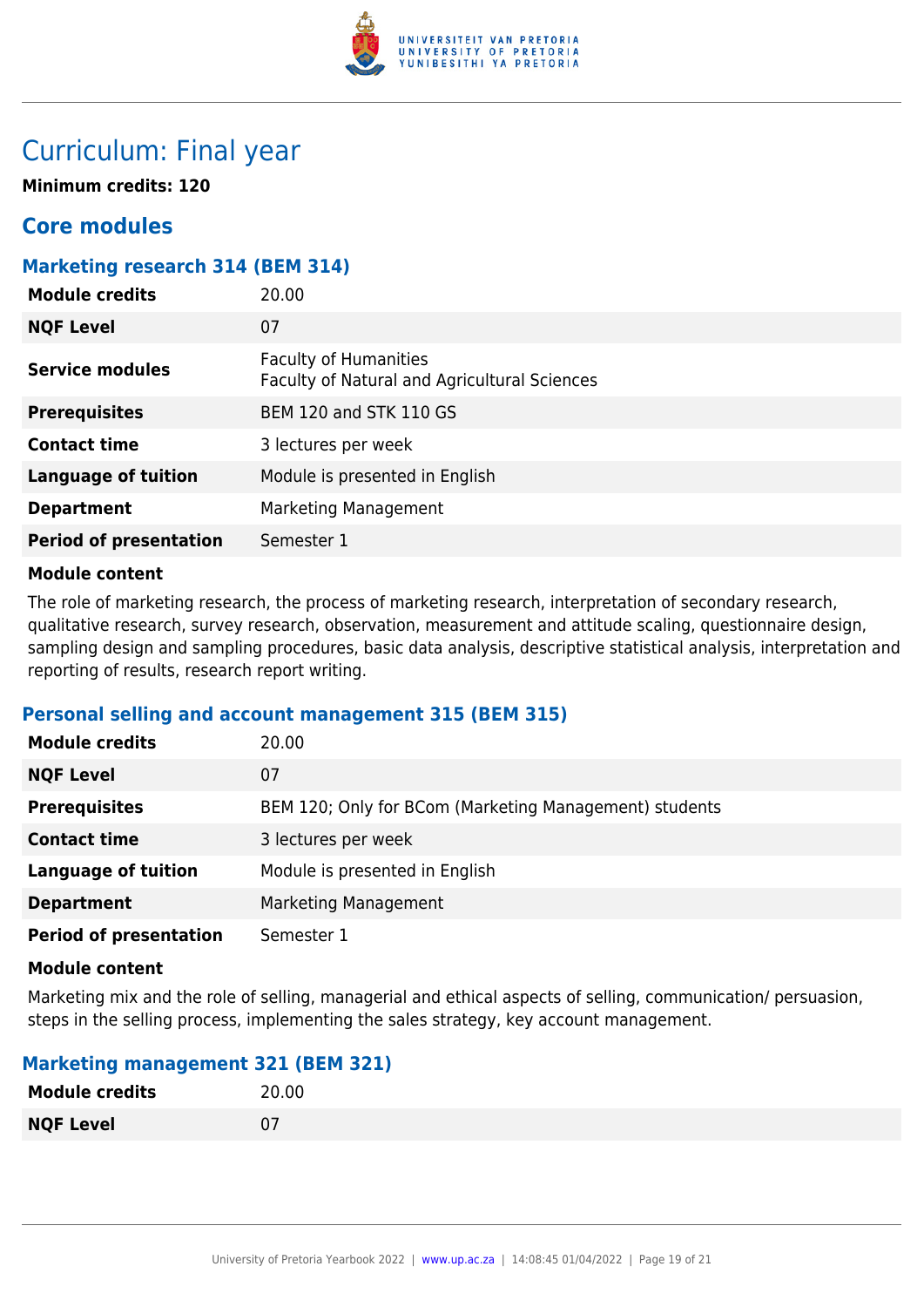

| <b>Service modules</b>        | Faculty of Engineering, Built Environment and Information Technology<br><b>Faculty of Humanities</b><br>Faculty of Natural and Agricultural Sciences |
|-------------------------------|------------------------------------------------------------------------------------------------------------------------------------------------------|
| <b>Prerequisites</b>          | <b>BEM 120</b>                                                                                                                                       |
| <b>Contact time</b>           | 3 lectures per week                                                                                                                                  |
| Language of tuition           | Module is presented in English                                                                                                                       |
| <b>Department</b>             | Marketing Management                                                                                                                                 |
| <b>Period of presentation</b> | Semester 2                                                                                                                                           |

Strategic issues in marketing, strategic marketing, strategic analysis (market analysis, customer analysis, competitor analysis and internal analysis), market strategies (competitive strategies, strategies in the product life cycle and relationship building strategies) and strategy implementation and control.

# **Integrated practical marketing project 356 (BEM 356)**

| <b>Module credits</b>         | 20.00                                                           |
|-------------------------------|-----------------------------------------------------------------|
| <b>NQF Level</b>              | 07                                                              |
| <b>Prerequisites</b>          | BEM 120, BEM 256; Only for BCom (Marketing management) students |
| <b>Contact time</b>           | 1 lecture every fortnight, 1 practical fortnightly              |
| <b>Language of tuition</b>    | Module is presented in English                                  |
| <b>Department</b>             | Marketing Management                                            |
| <b>Period of presentation</b> | Year                                                            |

#### **Module content**

\*Only for BCom (Marketing management) students.

Students will be required to conduct a practical marketing audit and prepare a tactical marketing plan for a small to medium-sized organisation based on an integrated understanding of the marketing strategy variables. Students will complete the project in groups of four to six and will be required to present their plans in the form of a written report which will be assessed together with an oral presentation to the lecturer and representatives from the specific organisation.

# **International business management 359 (OBS 359)**

| <b>Module credits</b>      | 20.00                                                                |
|----------------------------|----------------------------------------------------------------------|
| <b>NQF Level</b>           | 07                                                                   |
| <b>Service modules</b>     | Faculty of Engineering, Built Environment and Information Technology |
| <b>Prerequisites</b>       | OBS 114 or OBS 124 with admission to the examination in the other    |
| <b>Contact time</b>        | 2 lectures per week                                                  |
| <b>Language of tuition</b> | Module is presented in English                                       |
| <b>Department</b>          | <b>Business Management</b>                                           |